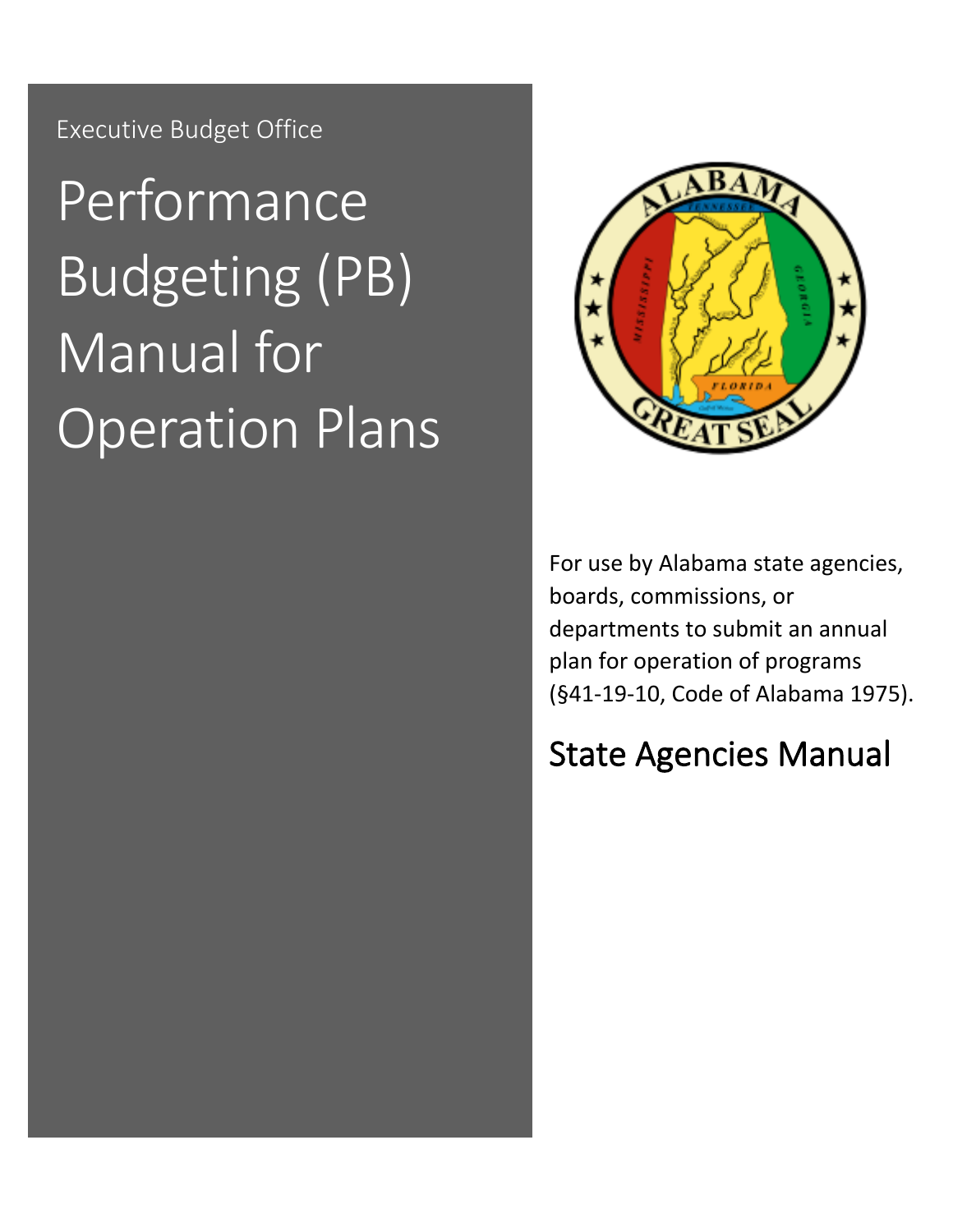# **Table of Contents**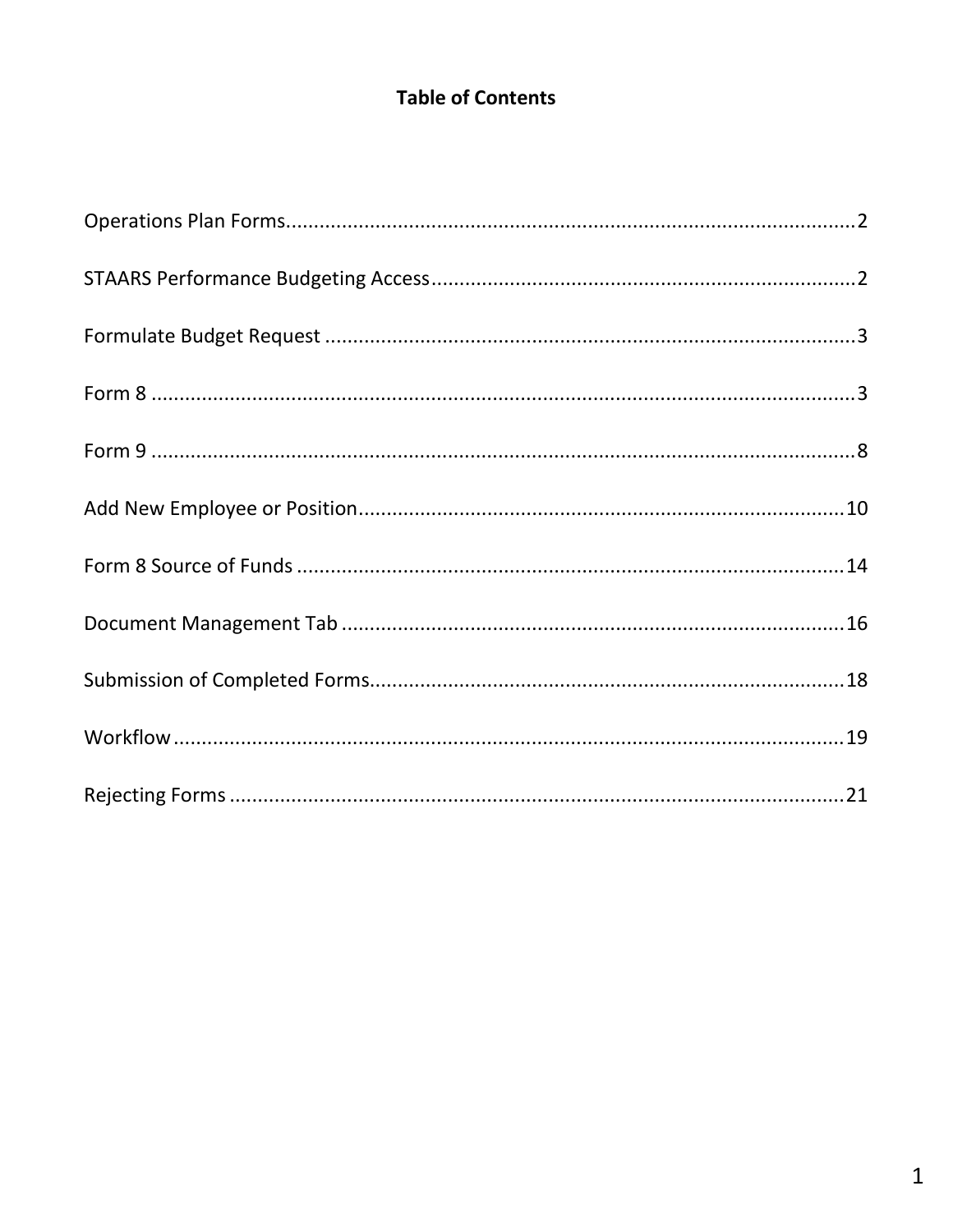# **STAARS PERFORMANCE BUDGETING**

# **OPERATIONS PLAN MANUAL**

# **FOR STATE AGENCIES**

Welcome to STAARS Performance Budgeting! Performance Budgeting is the system of record for budgeting for the State of Alabama. State agencies will complete operations plan Forms 8 and 9 using tabs within Performance Budgeting. These forms will be rolled up to create the department Operations Plan packet that will be submitted to the Executive Budget Office through electronic workflow.

#### **OPERATIONS PLAN FORMS**

- Form 8 Summary Operations Plan (system generated)
- Form 8 Function and Fund Level
- Form 9 Staffing Plan

**Note:** Form 9-Staffing Plan will be automatically generated by Performance Budgeting. However, if your agency selects to modify object 0100 for Personnel Cost by keying directly on the Form 8 in PB, an updated manual Form 9 should be added the Document Management tab for submission to EBO. A template can found on EBO's website: [Agency Forms](http://budget.alabama.gov/wp-content/uploads/sites/9/2018/07/FORMSAgency2019revised.xlsx)

### **TO ACCESS STAARS PERFORMANCE BUDGETING (PB):**

STAARS Performance Budgeting has a separate login URL and screen than STAARS Financials. Access to two different areas of STAARS will be required to complete your agencies Operation Plan. Operations Plan forms will be completed in the STAARS Performance Budgeting (PB) application. Once all forms are complete, access to STAARS infoAdvantage will be necessary to run the Operations Plan Packet generated in PB.

- To access Performance Budgeting (PB): https://budget.staars.alabama.gov
- To access reports in infoAdvantage: <https://staarsinfo.alabama.gov/BOE/BI>
- **Agencies with access to STAARS Financials should access infoAdvantage through Financials.**

\*Please contact **STAARS Support at 334-353-9000** or **STAARS.Support@Finance.Alabama.gov** for login or password assistance.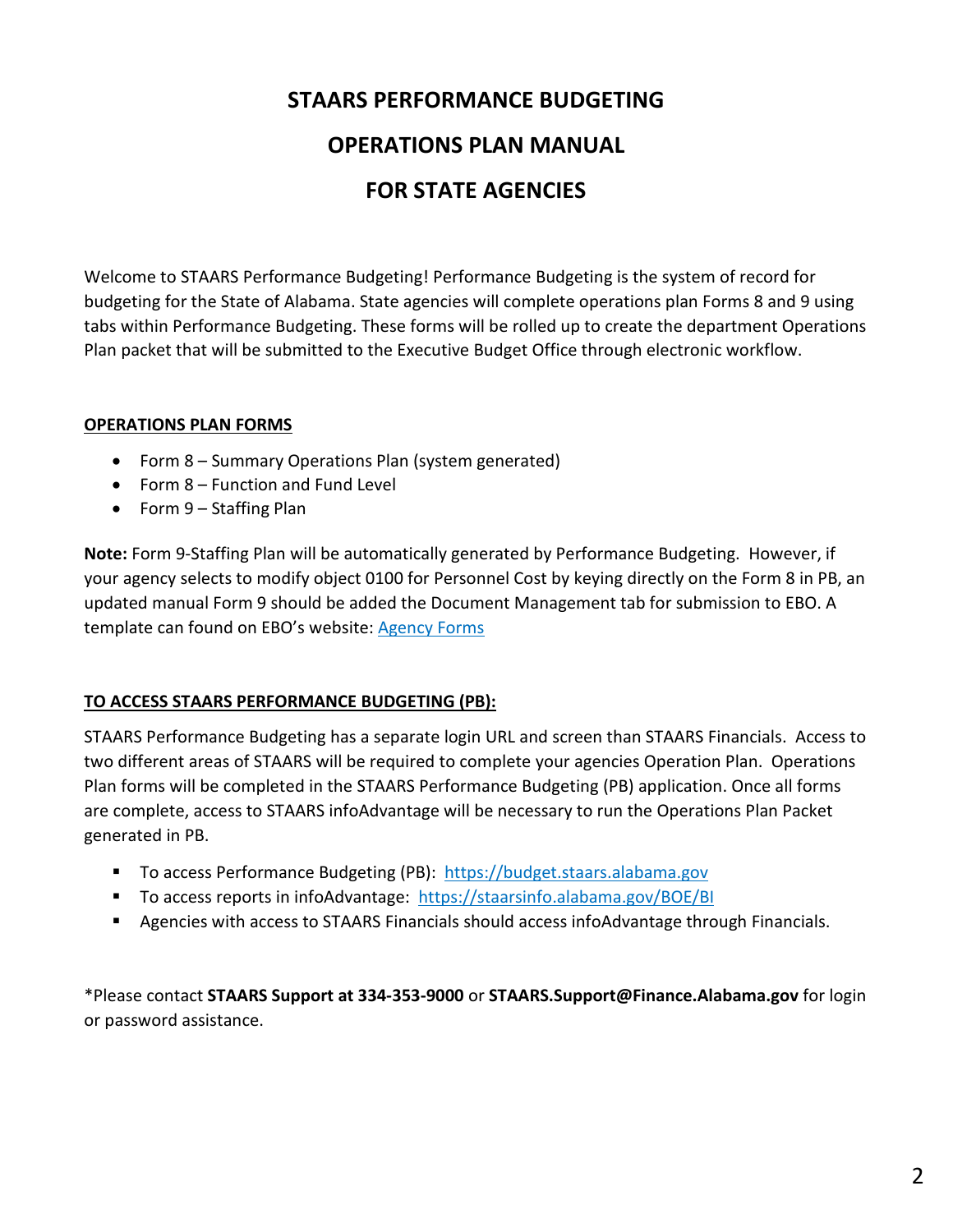After logging into Performance Budgeting, begin by clicking **Budget Tasks** on the task bar.

| <b>CGI Advantage</b>                       |  |                                                                                                |  | Welcome, | $\top$ ! The System is currently Locked $\top$ |                   |  |
|--------------------------------------------|--|------------------------------------------------------------------------------------------------|--|----------|------------------------------------------------|-------------------|--|
|                                            |  | Reference Data v SBFS v Projection/Allocation v Security V Utilities Budget Tasks v Dashboards |  |          |                                                | Integration $\pm$ |  |
| Site Map > Advantage Performance Budgeting |  |                                                                                                |  |          |                                                |                   |  |

#### Then select **Formulate Budget Request** on the drop-down menu.

| <b>Advantage</b>                                 |             |                                                                                 |                                 |                          | ! The System is currently Locked<br>Welcome, [       |                   |                                                    |
|--------------------------------------------------|-------------|---------------------------------------------------------------------------------|---------------------------------|--------------------------|------------------------------------------------------|-------------------|----------------------------------------------------|
| Reference Data v                                 | SBFS $\tau$ | Projection/Allocation ▼                                                         | Security $\sqrt{ }$             | Utilities $\sim$         | Budget Tasks $\sqrt{ }$                              | Dashboards $\sim$ | Integration $\sqrt{ }$                             |
| Site Map > Advantage Performance Budgeting       |             |                                                                                 | <b>Formulate Budget Request</b> |                          |                                                      |                   |                                                    |
|                                                  |             |                                                                                 |                                 |                          | Execute Query                                        |                   |                                                    |
| <b>Advantage Performance</b><br><b>Budgeting</b> |             |                                                                                 |                                 |                          | Rank Budget Requests                                 |                   |                                                    |
|                                                  |             | Categories                                                                      |                                 |                          | <b>Budget Request Filter View</b>                    |                   |                                                    |
|                                                  |             | <b>Reference Data - This contains</b><br>links to all the reference data in the |                                 | <u>SBFS</u> -<br>SBFS da | Budget Request Inbox<br>Advance Budget Request Stage |                   | <b>Projection/All</b><br><b>Projection/Allocal</b> |

Select the following form: **OPERATIONS PLAN - Operations Plan Forms 8** 

(Note: Form 9-Employee Staffing Plan will be automatically generated by STAARS Budgeting after completion of Form 8).

#### **FORMS 8 – OPERATIONS PLAN**

#### **Step 1.** Select **OPERATIONS PLAN** under the Code section to begin creating Form 8(s) for the Operations Plan.

|       | CGI Advantage                                                                            | ! The System is currently Locked<br>Welcome,                                                          |
|-------|------------------------------------------------------------------------------------------|-------------------------------------------------------------------------------------------------------|
|       | Reference Data ▼<br>SBFS $\sim$<br>Projection/Allocation $\sim$                          | Security $\sim$<br>Utilities $\sim$<br>Budget Tasks $\sim$<br>Dashboards $\sim$<br>Integration $\sim$ |
|       | Advantage Performance Budgeting $>$ Budget Tasks $>$ Budget Layout Selection $\clubsuit$ |                                                                                                       |
|       | <b>Budget Layout Selection</b>                                                           |                                                                                                       |
|       | Name:                                                                                    |                                                                                                       |
| Code: | $\check{~}$<br>Layout Type:                                                              | Search                                                                                                |
|       |                                                                                          |                                                                                                       |
|       | $\vee$ Items<br>Display 20<br>Sort                                                       |                                                                                                       |
|       | Code                                                                                     | <b>Name</b>                                                                                           |
| Ð     | <b>BUD REQ BY FUNCTION</b>                                                               | Budget Request- Forms 5 & 6                                                                           |
| Ð     | <b>OPR TARGETS</b>                                                                       | Quarterly Performance Targets                                                                         |
| E.    | PS OPS PLAN BUD EXP                                                                      | PS Ops Plan-Expenditures & Transfer-Form 21                                                           |
| Ð     | <b>PS OPS PLAN</b>                                                                       | PS Operations Plan - Form 20                                                                          |
| E)    | <b>BUD REQ BY DEPT</b>                                                                   | Budget Request- Department level- Forms 1 & 3                                                         |
| Ð     | <b>MONTHLY REV ESTIMATE</b>                                                              | Monthly Revenue Estimate                                                                              |
| E.    | <b>OPR O1 ACTUALS</b>                                                                    | Quarter 1 Performance Actuals                                                                         |
| Ð     | <b>OPR Q2 ACTUALS</b>                                                                    | Quarter 2 Performance Actuals                                                                         |
| Ð     | <b>OPR O3 ACTUALS</b>                                                                    | Quarter 3 Performance Actuals                                                                         |
| E)    | <b>OPR Q4 ACTUALS</b>                                                                    | Quarter 4 Performance Actuals                                                                         |
| Ð     | <b>ANNUAL REV ESTIMATE</b>                                                               | Annual Revenue Estimate                                                                               |
| Ð     | PS BUD REQ E&G                                                                           | PS Restricted & Unrestricted & E & G Budget Request-Form 14                                           |
| E.    | PS BUD REQ AUXILIARY                                                                     | PS Unrestricted Auxiliary Enterprises Bud Req - Form 14                                               |
| Ð     | PS BUD REQ PERSONNEL                                                                     | PS Restricted & Unrestricted Personnel Bud Req-Form 17                                                |
| Đ,    | PS BUD REQ HOSPITAL                                                                      | Post Secondary Hospital Financial Summary Bud Req - Form 14A                                          |
| Đ,    | <b>BUDGET REVISION</b>                                                                   | Budget Revision - Forms 8 and 9                                                                       |
| Ð     | <b>OPERATIONS PLAN</b>                                                                   | Operations Plan Forms 8                                                                               |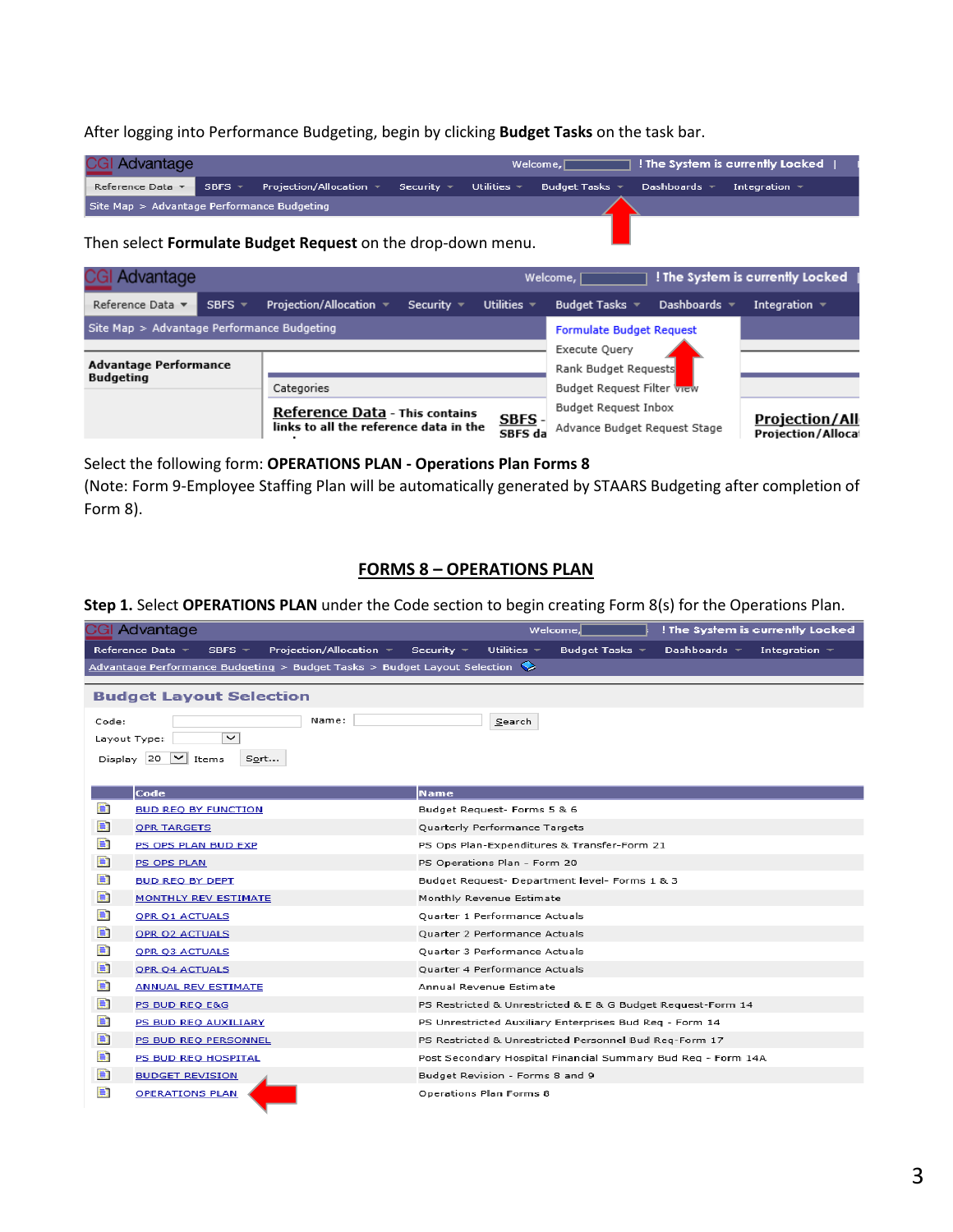**Step 2.** On the **Select Budget Request** screen click **New**.

| CGI Advantage                                                                                     |                         |                                                                                  |                             |                      |                      |                      |
|---------------------------------------------------------------------------------------------------|-------------------------|----------------------------------------------------------------------------------|-----------------------------|----------------------|----------------------|----------------------|
| Reference Data =                                                                                  | SBFS $\neq$             | Projection/Allocation $\overline{\phantom{a}}$ Security $\overline{\phantom{a}}$ |                             | Utilities $\sim$     | Budget Tasks $\sim$  | <b>Dashbo</b>        |
| Advantage Performance Budgeting > Budget Tasks > Formulate Budget Request > Select Budget Request |                         |                                                                                  |                             |                      |                      |                      |
| <b>Select Budget Request</b>                                                                      |                         |                                                                                  |                             |                      |                      |                      |
|                                                                                                   |                         |                                                                                  |                             |                      |                      |                      |
| Layout Code:                                                                                      | <b>OPERATIONS PLAN</b>  |                                                                                  | <b>Request Code:</b>        |                      |                      | <b>Current Rank:</b> |
| Layout Type:                                                                                      | Generic                 | Name:                                                                            |                             |                      | Stage:               |                      |
| Fund:                                                                                             |                         | Department:                                                                      |                             |                      | 4                    |                      |
| <b>Appropriation Unit:</b>                                                                        |                         |                                                                                  | <b>Appropriation Class:</b> |                      |                      |                      |
|                                                                                                   |                         | Function:                                                                        |                             |                      |                      |                      |
| <b>New</b>                                                                                        | Copy Header<br>Copy All | View                                                                             | Delete<br><b>Save</b>       | 20<br><b>Display</b> | Sort<br><b>Items</b> |                      |

The **Create Budget Request** screen appears:

| CGI Advantage                                                                                                                              |                                                                  |  |  |  |  |  |  |
|--------------------------------------------------------------------------------------------------------------------------------------------|------------------------------------------------------------------|--|--|--|--|--|--|
| <b>Back</b><br>Save                                                                                                                        |                                                                  |  |  |  |  |  |  |
| <b>Create Budget Request</b>                                                                                                               |                                                                  |  |  |  |  |  |  |
| <b>Expand All   Collapse All</b><br>$\overline{\phantom{a}}$ Budget Request Details $\begin{bmatrix} \overline{\phantom{a}} \end{bmatrix}$ |                                                                  |  |  |  |  |  |  |
|                                                                                                                                            | * Request Code: 332 OP 0407 321 0166 * Name:<br>332 OP PLAN 0407 |  |  |  |  |  |  |
| * Stage:                                                                                                                                   | Ranking Type: 4<br>$1 -$                                         |  |  |  |  |  |  |
| Description:                                                                                                                               | <b>Ranking Type:</b>                                             |  |  |  |  |  |  |

**Step 3.** Complete the required fields in the **Budget Request Details** section by entering your agency information for the Form 8 as follows:

Enter data in the **Request Code** and **Name** fields using the following format for both:

#### **REQUEST CODE EXAMPLE: 332 OP 0407 321 0166**

- Agency Number: 3-Digit Department/Agency Number (**332** in this case)
- Then key the letters: **OP**
- Fund Number: **0407**
- Appropriation Class #: **321**
- Function/Appr Unit #: **0166**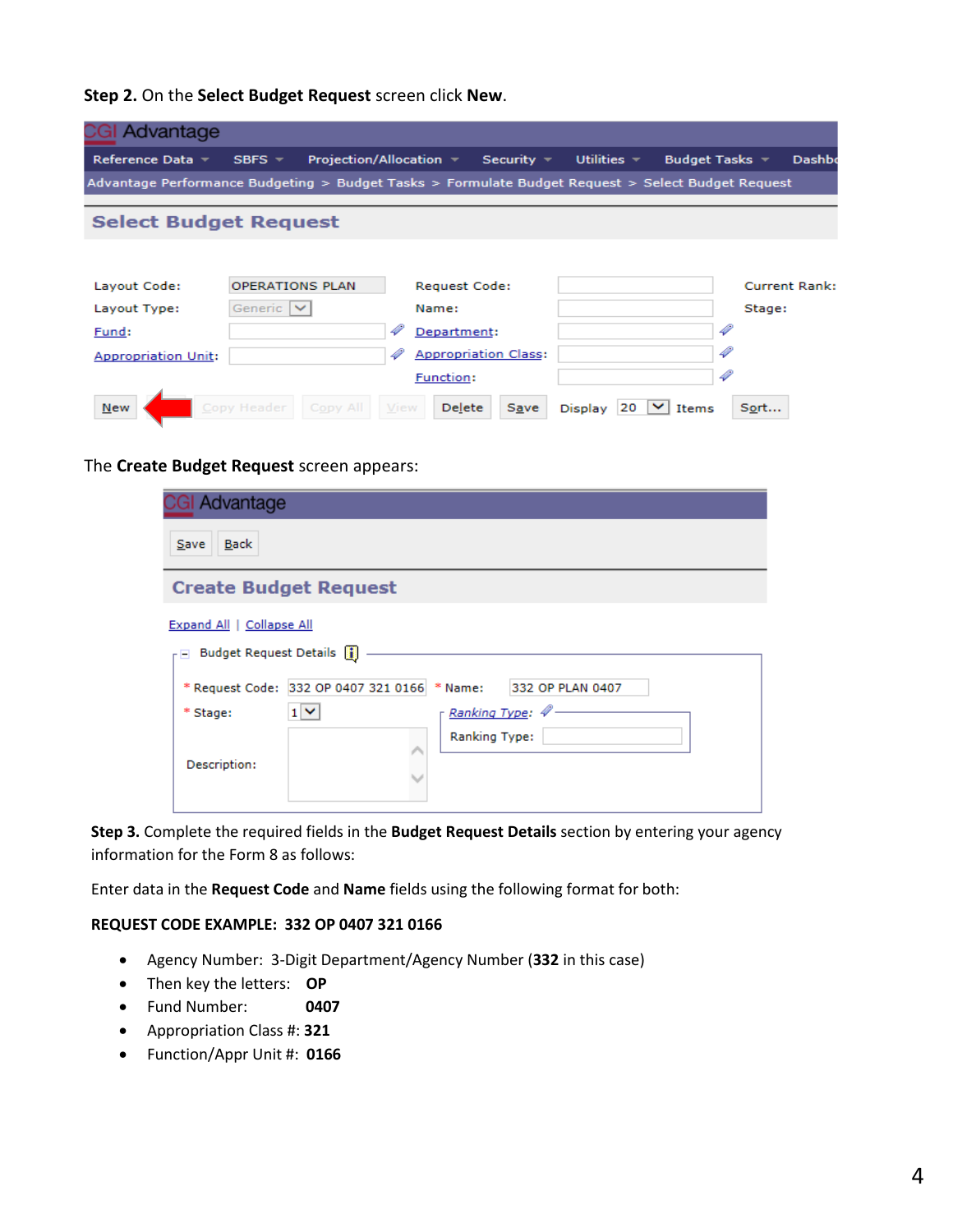#### **NAME EXAMPLE: 332 OP PLAN 0407**

- Agency Number: 3-Digit Department/Agency Number (**332** in this case)
- Key the words: **OP PLAN**
- Fund Number: **0407**

**\*\*NOTE** – For the first Form 8 you create, add **DOC** to the end in the Name field and attach all documents to this Form 8. Example: **332 OP PLAN 0407 DOC**

**Step 4.** Complete the **Dimensions** section at the bottom of the header page.

| Dimensions <b>1</b>         |                        |                            |   |
|-----------------------------|------------------------|----------------------------|---|
| Department:                 | 332                    | 4<br>Appropriation Unit: 0 | 4 |
|                             | <b>Tourism</b>         |                            |   |
| Fund:                       | 0407                   |                            |   |
|                             | <b>Tourism</b>         |                            |   |
| <b>Function:</b>            | 0166                   |                            |   |
|                             | <b>Tour and Trav</b>   |                            |   |
| <b>Appropriation Class:</b> | 321                    |                            |   |
|                             | <b>Tourism And Tra</b> |                            |   |

**Step 5.** Once complete, click **Save** at the top of the page. **Action was Successful** will appear.

Supplementary tabs will emerge that will allow you to enter the department data for the Form 8 Operations Plan. The tabs are:

- Form 8 Operations Plan
- Form 8 Source of Funds
- Position Change Results
- Position Lines
- Document Management.

| <b>CGI Advantage</b>         |    |                                                                                                                                        |  |  |
|------------------------------|----|----------------------------------------------------------------------------------------------------------------------------------------|--|--|
|                              | G) | Action was successful.                                                                                                                 |  |  |
| <b>Back To Inbox</b><br>Save |    |                                                                                                                                        |  |  |
|                              |    | Edit Budget Kequest   Form 8 Operations Plan   Form 8 Source of Funds   Position Change Results   Position Lines   Document Management |  |  |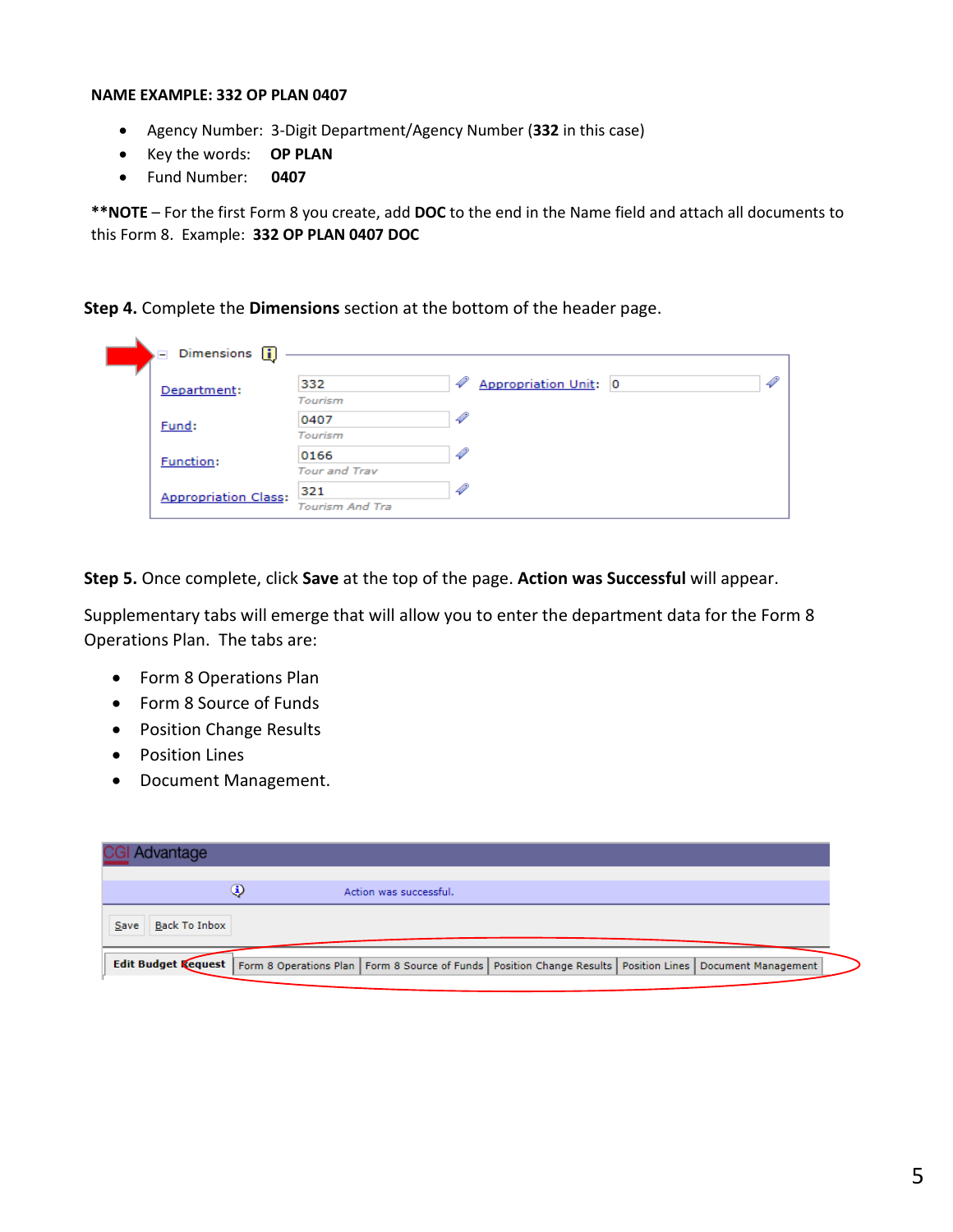#### **FORM 8 – OPERATIONS PLAN TAB**

**Step 1.** Select the **Form 8 Operations Plan** tab.

| <b>CGI Advantage</b>       |                               |
|----------------------------|-------------------------------|
| Back<br>Save               |                               |
| <b>Edit Budget Request</b> | <b>Form 8 Operations Plan</b> |

Once the tab opens, there will be data that has been prepopulated into budget objects for personnel and benefits. The information was generated from the SBFS or Data Dump which ultimately comes from GHRS payroll at June 1st.

## **Agencies can make corrections directly on the Form 8 tab for all budget objects, including payroll and benefits or select to update the Data Dump prepopulated totals through the Position Lines tab.**

Using the Position Lines tab will keep the Form 9 Staffing Plan in balance with the Form 8 Operations Plan and PB will automatically create the Form 9. If agencies select to update personnel cost by keying directly on the Form 8 tab, a separate manual Form 9 Staffing Plan will need to be added to the Document Management tab for submission to EBO. A Form 9 template can be found on the EBO website under Document and Forms.

**Step 2.** Enter correct dollar amounts in the **Ops Plan FY Q1 through Q4 columns**. If there are preexisting amounts from the SBFS (Data Dump) in the Quarter columns, the system will ADD or SUBTRACT the amount keyed in the Ops Plan FY Q\* column to the amount in the Quarter columns and show the summed result for each of the four quarters and in the Total column.

|              | $\overline{\mathsf{v}}$<br>Display Sub Total: $\Box$<br>Select Model:<br>Update Preload<br>Refresh<br>Zero Out |                      |   |                                        |         |                |                |  |  |  |
|--------------|----------------------------------------------------------------------------------------------------------------|----------------------|---|----------------------------------------|---------|----------------|----------------|--|--|--|
|              | Export Import Audit Trail View Graph<br>Sort<br>Delete Item<br>View as CSV<br>Copy Item<br>New Item            |                      |   |                                        |         |                |                |  |  |  |
|              | <b>Summary</b>                                                                                                 |                      |   |                                        |         |                |                |  |  |  |
|              | Line                                                                                                           | <b>Budget Object</b> |   | <b>First Quarter</b><br>Ops Plan FY Q1 |         | Ops Plan FY Q2 | Second Quarter |  |  |  |
|              |                                                                                                                |                      |   |                                        | 2018    |                | 2018           |  |  |  |
| $\checkmark$ |                                                                                                                | 1 0 1 0 4            | E |                                        | 607,055 |                | 627,855        |  |  |  |
| $\Box$       |                                                                                                                | 2 0 1 0 9            | E |                                        | 0       |                | $\mathbf 0$    |  |  |  |
| П            |                                                                                                                | 3 0 1 1 2            | Е |                                        | 0       |                | 0              |  |  |  |
| □            |                                                                                                                | 4 0 1 1 6            | E |                                        | 20,800  |                | $\mathbf 0$    |  |  |  |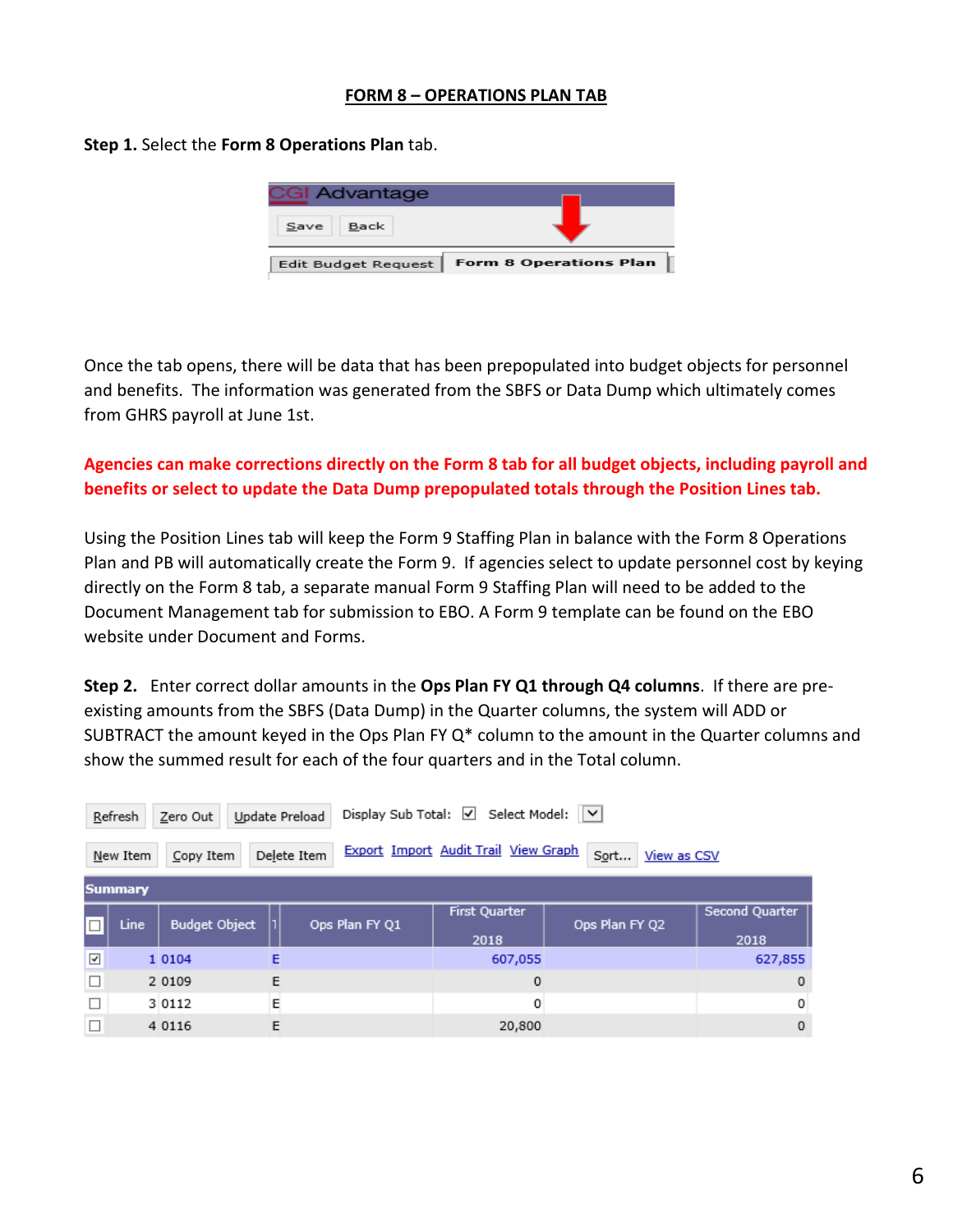|                      | Select Model: V<br>Display Sub Total: √<br>Update Preload<br>Refresh<br>Zero Out                    |                      |   |                |                              |                |                        |  |  |  |  |
|----------------------|-----------------------------------------------------------------------------------------------------|----------------------|---|----------------|------------------------------|----------------|------------------------|--|--|--|--|
|                      | Export Import Audit Trail View Graph<br>Delete Item<br>Sort<br>View as CSV<br>Copy Item<br>New Item |                      |   |                |                              |                |                        |  |  |  |  |
|                      | <b>Summary</b>                                                                                      |                      |   |                |                              |                |                        |  |  |  |  |
|                      | Line                                                                                                | <b>Budget Object</b> |   | Ops Plan FY Q1 | <b>First Quarter</b><br>2018 | Ops Plan FY Q2 | Second Quarter<br>2018 |  |  |  |  |
| $\blacktriangledown$ |                                                                                                     | 1 0 1 0 4            | E | 85,000         | 607,055                      | 100,000        | 627,855                |  |  |  |  |
| $\Box$               |                                                                                                     | 2 0 1 0 9            | E |                | $\circ$                      |                | $\mathbf 0$            |  |  |  |  |
|                      |                                                                                                     | 3 0 1 1 2            | Ε |                | 0                            |                | 0                      |  |  |  |  |
| □                    |                                                                                                     | 4 0 1 1 6            | E |                | 20,800                       |                | 0                      |  |  |  |  |

**Step 3.** Click **New Item** to insert a line to add additional Budget Objects required for your agency. It is recommended that agencies enter all lines (0100 through 1600.) Enter zero if there are no anticipated expenses for that object. In doing so, routine revisions during the fiscal year would be coded as MOD instead of NEW. This would eliminate some common errors when processing revisions.

**Step 4.** Enter correct dollar amounts in the **Ops Plan FY Q1 through Q4 columns**.

**Step 5.** Click **Save** to review the totals for each quarter. **Action was Successful** message will also appear.

| Display Sub Total: Ø Select Model: V<br>Update Preload<br>Zero Out |                                                                                   |                |                      |                |                       |                |                      |                |                       |  |  |
|--------------------------------------------------------------------|-----------------------------------------------------------------------------------|----------------|----------------------|----------------|-----------------------|----------------|----------------------|----------------|-----------------------|--|--|
| Copy Item                                                          | Export Import Audit Trail View Graph<br>Sort<br>Delete Item<br><b>View as CSV</b> |                |                      |                |                       |                |                      |                |                       |  |  |
|                                                                    |                                                                                   |                |                      |                |                       |                |                      |                |                       |  |  |
| <b>Budget Object</b>                                               |                                                                                   | Ops Plan FY Q1 | <b>First Quarter</b> | Ops Plan FY Q2 | <b>Second Quarter</b> | Ops Plan FY Q3 | <b>Third Quarter</b> | Ops Plan FY Q4 | <b>Fourth Quarter</b> |  |  |
|                                                                    |                                                                                   |                | 2018                 |                | 2018                  |                | 2018                 |                | 2018                  |  |  |
| 0129                                                               | $\mathsf E$                                                                       |                | 0                    |                | $^{\circ}$            |                | 0                    |                | 0                     |  |  |
| 0201                                                               | E                                                                                 |                | 47,984               |                | 41,489                |                | 41,780               |                | 34,958                |  |  |
| 0202                                                               | E                                                                                 |                | 81,195               |                | 70,254                |                | 70,747               |                | 59,186                |  |  |
| 0203                                                               | E                                                                                 |                | 145,350              |                | 145,350               |                | 145,350              |                | 145,350               |  |  |
| 0206                                                               | E                                                                                 |                | 14,423               |                | 31,859                |                | 31,075               |                | 49,457                |  |  |
| 0122                                                               | E                                                                                 |                | 0                    |                | $\mathbf 0$           |                | $\circ$              |                | $\mathsf 0$           |  |  |
| 0300                                                               | E                                                                                 |                | 18,750               |                | 18,750                |                | 18,750               |                | 18,750                |  |  |
| 0400                                                               | E                                                                                 |                | 23,750               |                | 23,750                |                | 23,750               |                | 23,750                |  |  |
| 0500                                                               | E                                                                                 |                | 12,500               |                | 12,500                |                | 12,500               |                | 12,500                |  |  |
| 0600                                                               | Ε                                                                                 |                | 103,750              |                | 103,750               |                | 103,750              |                | 103,750               |  |  |
| 0700                                                               | E                                                                                 |                | 51,250               |                | 51,250                |                | 51,250               |                | 51,250                |  |  |
|                                                                    |                                                                                   |                |                      |                |                       |                |                      |                |                       |  |  |
|                                                                    |                                                                                   | 0              | 4,541,516            | $\bf{0}$       | 4,516,516             | $\bf{0}$       | 4,516,515            | $\bf{0}$       | 4,491,514             |  |  |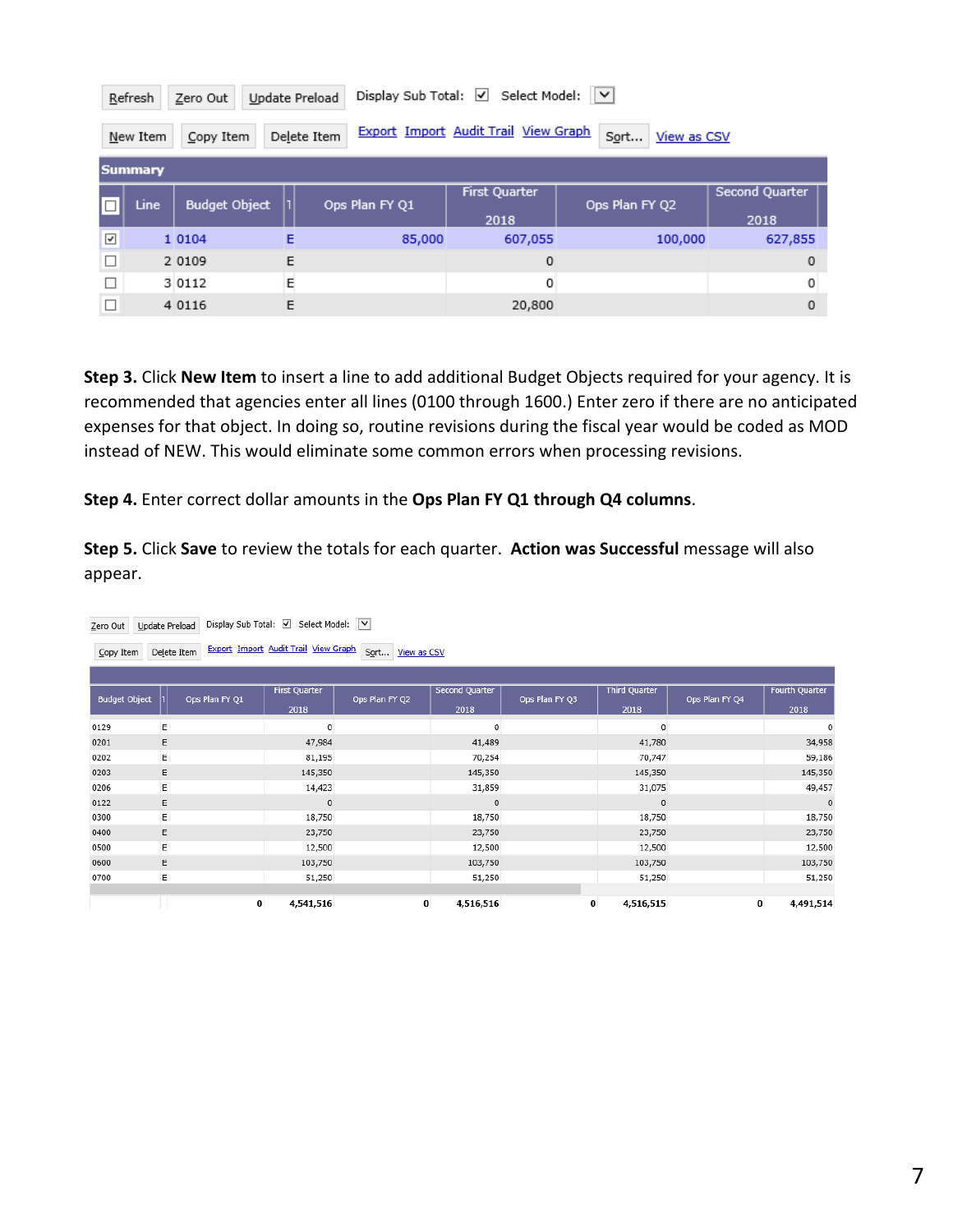#### **FORM 9 – POSITION LINES TAB**

**NOTE:** \*The Position Lines tab will not be utilized if a manual Form 9 will be submitted. \*

If the Form 8 requires changes to personnel costs that affect salaries, you may select to use the **Position Lines** tab to ensure the Form 9 automatically generated will agree to the total personnel costs in the Operations Plan at the agency level.

The **Position Lines** tab is used along with the Salaries Benefits Forecasting System (SBFS) projections commonly referred to as the SBFS Data Dump Report. However, you must run the SBFS report through infoAdvantage to review the details.

The SBFS projects salaries (including longevity and merit raises, if eligible), Social Security and Medicare (FICA), retirement and insurance. The projection DOES NOT calculate overtime costs, subsistence pay, termination costs or FICA on in-state travel, so be sure to include these planned expenditures, if necessary, on the Form 8 Operations Plan tab.

**NOTE: The ONLY way to change Object 0104 and keep the system generated Form 9 in balance is through the Position Lines tab. Adding an amount directly on the Form 8 will cause the infoAdvantage generated Form 9 to NOT agree with personnel cost.** 

**\*\*Agencies that do not use the Positions Lines tab will need to submit a separate manual Form 9 that agrees with the personnel cost reflected in the Operations Plan.\*\***

| <b>Advantage</b>                                                                                |                       |
|-------------------------------------------------------------------------------------------------|-----------------------|
| <b>Back To Inbox</b><br>Save                                                                    |                       |
| Edit Budget Request   Form 8 Operations Plan   Form 8 Source of Funds   Position Change Results | <b>Position Lines</b> |

**Step 1.** Select the **Form 9 Position Lines** Tab.

#### **A. REMOVE AN EMPLOYEE**

**Step 2.** To remove an employee from one chart of account to another, click on **Add Existing Position.**

![](_page_8_Picture_11.jpeg)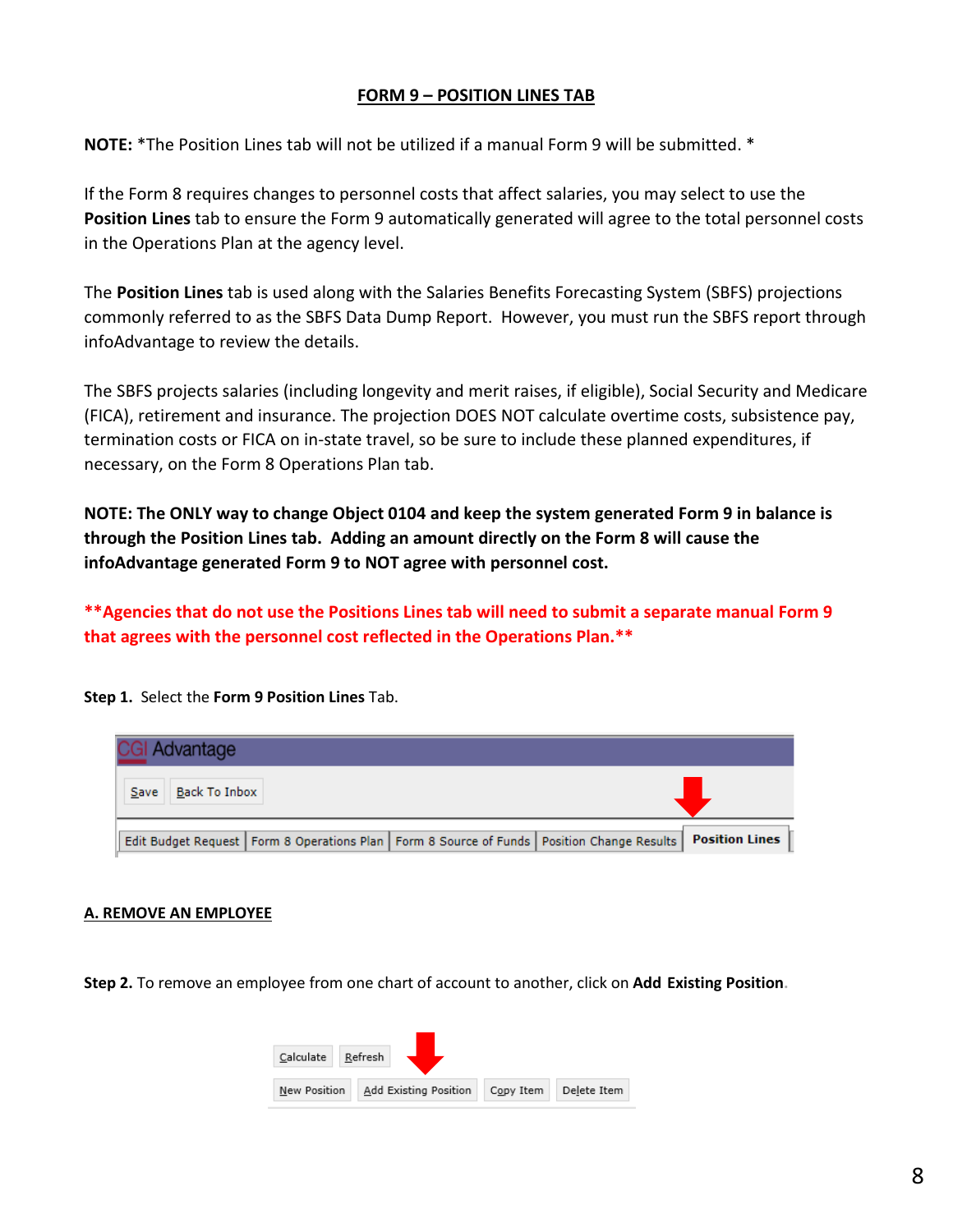The **Assigned or Vacant Position Search** screen displays:

| <b>Assigned or Vacant Position Search</b>                |                             |   |                          |  |  |  |  |  |
|----------------------------------------------------------|-----------------------------|---|--------------------------|--|--|--|--|--|
| Position Code:                                           | Employee Code:              |   | Employee Classification: |  |  |  |  |  |
| Employee First Name:                                     | Employee Last Name: Thomas* | × |                          |  |  |  |  |  |
| Search<br>Cancel                                         |                             |   |                          |  |  |  |  |  |
| Sort<br>20<br>Display<br>Select<br>$\checkmark$<br>Items |                             |   |                          |  |  |  |  |  |

**Step 3.** Enter any of the identifying information followed by a wildcard (\*) for the specific employee you wish to remove from the particular chart of accounts using the following fields: Position Code, Employee Code, Employee Classification, Employee First Name, or Employee Last Name. Next, click **Search**.

**Step 4.** Click on the box next to the employee, then click **Select** and the employee data will populate in the **Form 9 Position Lines** tab. Note that the employee's chart of account information populates in the Position Lines tab.

**Step 5**. Complete the remaining data fields on the **Position Lines** tab.

| Category   Funding Start Date   Funding End Date   FTE   Count   Salary Percentage |            |  |      |
|------------------------------------------------------------------------------------|------------|--|------|
| 10/01/2017                                                                         | 09/30/2018 |  | 100. |

**Step 6.** Once the required information has been entered, click **Calculate**. Note the calculated salary and total cost fields are updated to reflect the changes.

| Refresh<br>Calculate                  |                          |               |                  |                                    |           |  |
|---------------------------------------|--------------------------|---------------|------------------|------------------------------------|-----------|--|
| Add Existing Position<br>New Position | Delete Item<br>Copy Item | Export Import | Sort View as CSV |                                    |           |  |
|                                       |                          |               |                  |                                    | ய         |  |
|                                       | Salary Percentage        |               |                  | Calculated Salary   Current Salary | Cost      |  |
|                                       |                          | 100           | $-36,491$        |                                    | $-56,067$ |  |

Next, Click **Save** and **Action was Successful** should appear.

**STAARS BUDGETING DEFAULT SETTING** - Without designating the specific Funding Start Date and Funding End Date when working with Position Line changes, STAARS Budgeting will default employee changes for the entire year. If the goal is to remove an employee for a partial year, specific dates must be entered.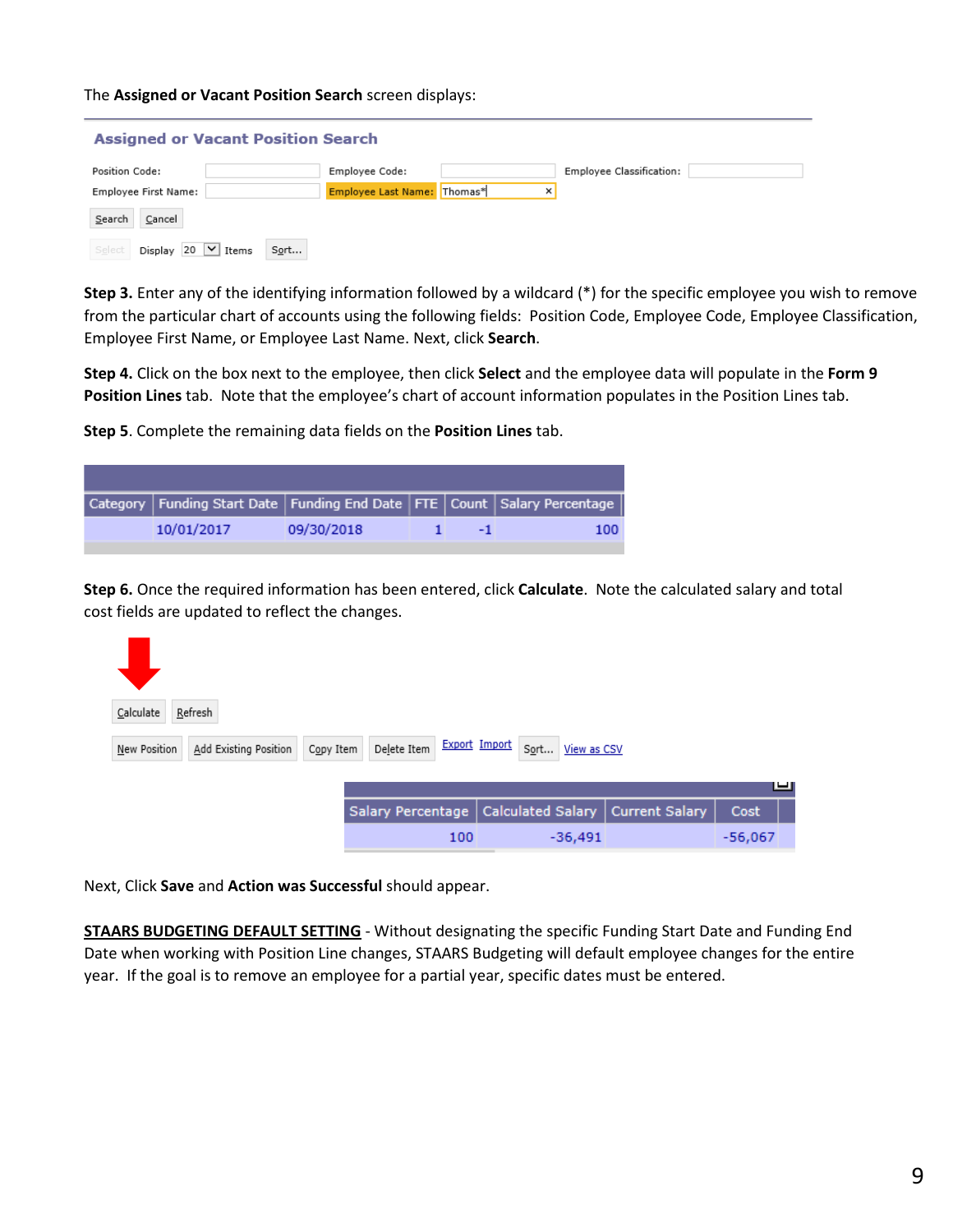#### **B. ADD AN EMPLOYEE OR NEW POSTION**

**Step 7**. To ADD a new hire or add an existing employee to a new chart of account combination, click **New Position**. A new line will be added to the **Form 9 Position Lines** tab.

|                                                                                                                                                   | <b>CGI Advantage</b>                  |      |                        |      |                                               |      |                                                          |         |                                  |    | Help                                        |                 |               |
|---------------------------------------------------------------------------------------------------------------------------------------------------|---------------------------------------|------|------------------------|------|-----------------------------------------------|------|----------------------------------------------------------|---------|----------------------------------|----|---------------------------------------------|-----------------|---------------|
|                                                                                                                                                   | $Save$ Back                           |      |                        |      |                                               |      |                                                          |         |                                  |    |                                             |                 |               |
| Form 9 Position Changes   Revision Justification   Document Management  <br>Edit Budget Request   Form 8 Operations Plan   Form 8 Source of Funds |                                       |      |                        |      |                                               |      |                                                          |         |                                  |    |                                             |                 |               |
|                                                                                                                                                   |                                       |      |                        |      |                                               |      |                                                          |         |                                  |    |                                             |                 | Q             |
|                                                                                                                                                   | F Budget Request Summary              |      |                        |      |                                               |      |                                                          |         |                                  |    |                                             |                 |               |
|                                                                                                                                                   | Layout Code: BUDGET REVISION          |      | Layout Type: Generic V |      | Request Code: 066 OP REVISION 2               |      | Request Name: 066 OP Revision 2                          |         | Stage: 1                         |    |                                             |                 |               |
|                                                                                                                                                   |                                       |      | Department: 066        |      |                                               |      |                                                          |         |                                  |    |                                             |                 |               |
|                                                                                                                                                   |                                       |      |                        |      |                                               |      |                                                          |         |                                  |    |                                             |                 |               |
| $C$ alu                                                                                                                                           | Refresh                               |      |                        |      |                                               |      |                                                          |         |                                  |    |                                             |                 |               |
|                                                                                                                                                   | Add Existing Position<br>New Position |      | Copy Item Delete Item  |      | Export Import Sort View as CSV                |      |                                                          |         |                                  |    |                                             |                 |               |
| <b>Summary</b>                                                                                                                                    |                                       |      |                        |      |                                               |      |                                                          |         |                                  |    |                                             | 回回回             |               |
|                                                                                                                                                   | <b>Appropriation Class</b>            |      | <b>Function</b>        | Fund | <b>Appropriation Unit</b>                     | Type | Pos No.                                                  | Emp No. | Classification   Step   Category |    | Funding Start Date   Funding End Date   FTE |                 |               |
| $\Box$ 918                                                                                                                                        |                                       | 0738 |                        | 0399 | $\circ$                                       | MOD  | 2616100-066-0170 0000037220 10517                        |         |                                  | 18 | 04/01/2016                                  | 09/30/2016      |               |
| $\overline{\mathbf{v}}$                                                                                                                           |                                       |      |                        |      |                                               |      |                                                          |         |                                  |    |                                             |                 |               |
| $\overline{\phantom{a}}$                                                                                                                          | <b>Totals:</b>                        |      |                        |      |                                               |      |                                                          |         |                                  |    |                                             |                 | $\rightarrow$ |
|                                                                                                                                                   |                                       |      |                        |      | $\  \cdot \  \cdot \  \cdot \leq \epsilon \ $ |      | Page 1 of 1 $\rightarrow$ 1 Show 20 $\vee$ rows per page |         |                                  |    |                                             | Rows 1 - 2 of 2 |               |
|                                                                                                                                                   |                                       |      |                        |      |                                               |      |                                                          |         |                                  |    |                                             |                 |               |

**Step 8**. In the **Classification** field, right click and then click **Search**.

**Step 9.** The **Classification Search** page will display. Click **Search** again.

| <b>Classification Search</b>        |       |  |  |  |  |
|-------------------------------------|-------|--|--|--|--|
| Code:                               | Name: |  |  |  |  |
| Search<br>Cancel                    |       |  |  |  |  |
| Display 20 $\vert \vee \vert$ Items | Sort  |  |  |  |  |

**Step 10**. Using the wildcard (\*), search for the classification by **Code or Name** of the new hire or employee you are adding. **Example: 10613\***

| <b>Classification Search</b>                   |                      |  |  |  |  |  |  |
|------------------------------------------------|----------------------|--|--|--|--|--|--|
| Code: 10613*<br>$\boldsymbol{\times}$<br>Name: |                      |  |  |  |  |  |  |
| Cancel<br>Search                               |                      |  |  |  |  |  |  |
| $20 \mid \vee \mid$ Items<br>Sort<br>Display   |                      |  |  |  |  |  |  |
|                                                |                      |  |  |  |  |  |  |
|                                                |                      |  |  |  |  |  |  |
| Code                                           | <b>Name</b>          |  |  |  |  |  |  |
| $\mathscr{P}$<br>10613<br>Select               | SENIOR ACCOUNTANT    |  |  |  |  |  |  |
| $\mathscr{D}$ 10613T<br>Select                 | SENIOR ACCOUNTANT    |  |  |  |  |  |  |
| ຈ<br>10613F02<br>Select                        | ACCOUNTANT III - AOC |  |  |  |  |  |  |

**Step 11.** Select the **Classification**, and the data will populate in the **Form 9 Position Lines** tab.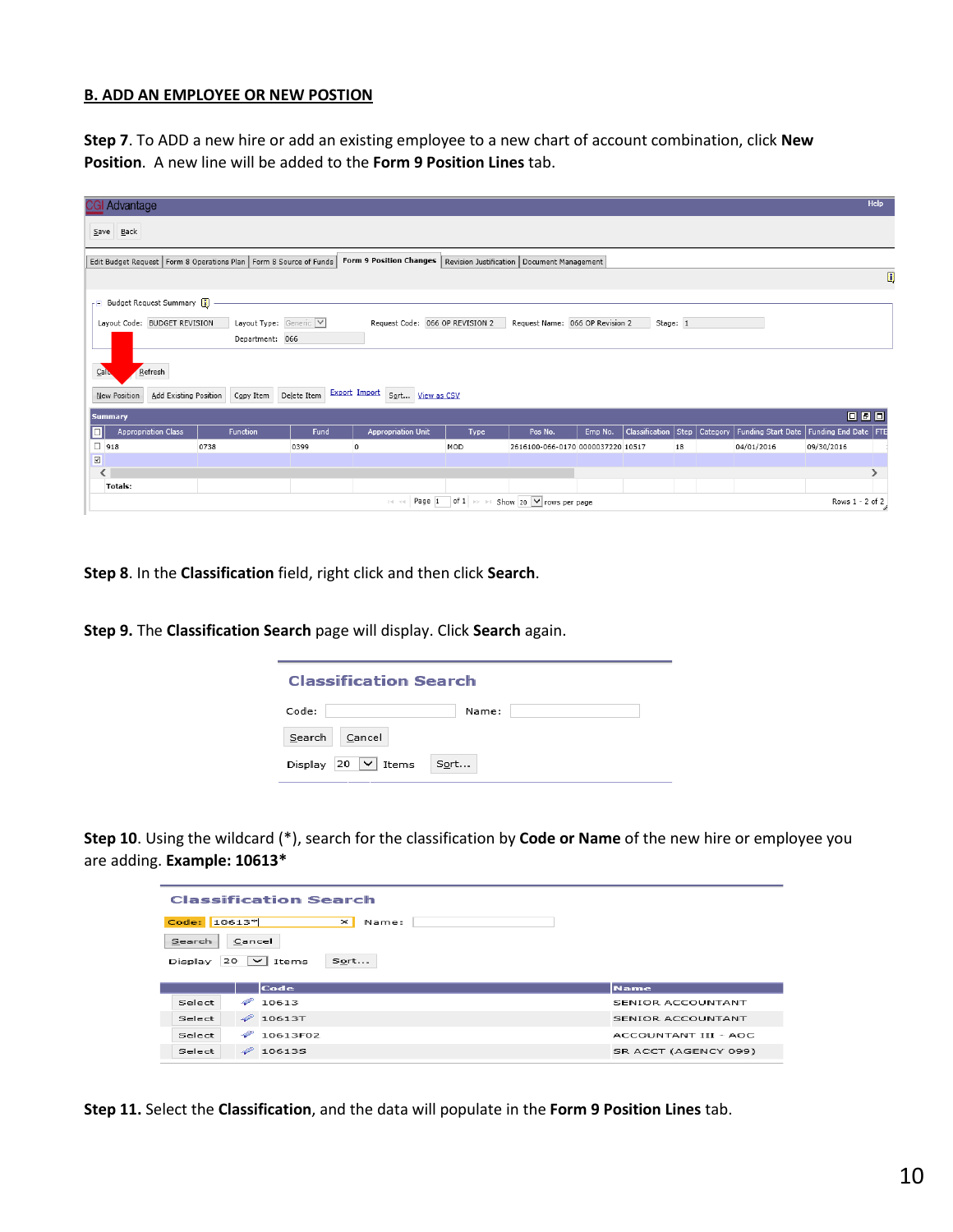**STAARS BUDGETTING DEFAULT SETTING** - For a new hire starting at a step greater than Step 1, you must identify the beginning step. If left blank, the system will default to the first step in which the salary range begins for this classification.

**Step 12.** In the **Step** field, right click, then click **Search.**

**Step 13.** The **Step Search** screen will display, click **Search** again for the list to populate. Select the appropriate step.

| <b>Step Search</b>                        |                    |  |  |  |  |  |  |  |
|-------------------------------------------|--------------------|--|--|--|--|--|--|--|
| Code:<br>Name:                            |                    |  |  |  |  |  |  |  |
| Search<br>Cancel                          |                    |  |  |  |  |  |  |  |
| $20 \mid v \mid$ Items<br>Sort<br>Display |                    |  |  |  |  |  |  |  |
| Item Page: 1 2                            |                    |  |  |  |  |  |  |  |
| Code                                      | <b>Name</b>        |  |  |  |  |  |  |  |
| $\mathscr{D}$ 29<br>Select                | DIFF <sub>29</sub> |  |  |  |  |  |  |  |
| $\mathscr{D}$ CV<br>Select                | CONVERSION         |  |  |  |  |  |  |  |
| $\mathcal P$ 30<br>Select                 | STEP 30            |  |  |  |  |  |  |  |
| $\mathcal{Q}$ 31<br>Select                | STEP 31            |  |  |  |  |  |  |  |
| $\mathcal{P}$ 32<br>Select                | STEP 32            |  |  |  |  |  |  |  |
| $\mathscr{D}$ 33<br>Select                | STEP 33            |  |  |  |  |  |  |  |
| $\mathscr{D}$ 34<br>Select                | DIFF <sub>34</sub> |  |  |  |  |  |  |  |
| $\mathscr{D}$ 35<br>Select                | DIFF <sub>35</sub> |  |  |  |  |  |  |  |

**Step 14.** In the **PT or FT** field, right click then click **Search** to select the code for full time or part-time employee.

![](_page_11_Picture_5.jpeg)

**Step 15.** Next, you will need to select the proper retirement category. In the **Category** field, right click then click **Search**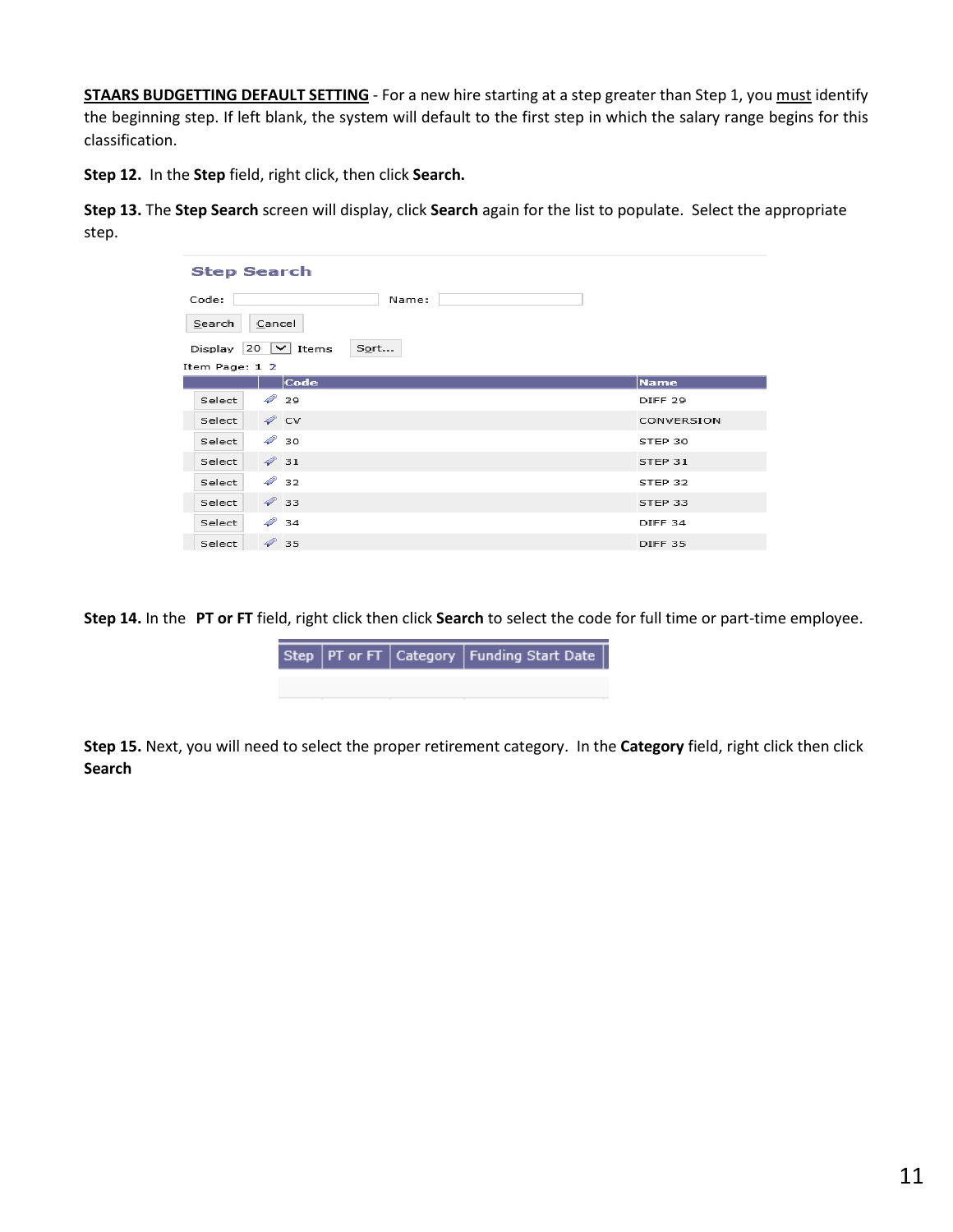**Step 16.** The **Category Search** screen will display. Click **Search** and the categories will display.

|        | Code                             | <b>Name</b>                                            |
|--------|----------------------------------|--------------------------------------------------------|
| Select | <b><i>P</i></b> DEFAULT          | Default Benefits                                       |
| Select | $\mathscr V$ NO BENEFITS         | No Benefits                                            |
| Select | $\mathscr{P}$ SEIB 1             | SEIB Full Time and 3/4 Time                            |
| Select | <b><i>V</i></b> ERS OTHER SEIB 1 | ERS Other Tier 1 SEIB Full Time and 3/4 Time           |
| Select | <b>ERS OTHER SEIB 2</b>          | ERS Other Tier 1 SEIB 1/2 Time                         |
| Select | <b>ERS OTHER SEIB 3</b>          | ERS Other Tier 1 SEIB 1/4 Time                         |
| Select | <b><i>V</i></b> ERS OTHER SEIB 4 | ERS Other Tier 2 SEIB Full Time and 3/4 Time           |
| Select | <b>ERS OTHER SEIB 5</b>          | ERS Other Tier 2 SEIB 1/2 Time                         |
| Select | <b>ERS OTHER SEIB 6</b>          | ERS Other Tier 2 SEIB 1/4 Time                         |
| Select | <b>ERS LAW ENF SEIB 1</b>        | ERS Law Enforcement Tier 1 SEIB Full Time and 3/4 Time |
| Select | <b>ERS LAW ENF SEIB 2</b>        | ERS Law Enforcement Tier 1 SEIB 1/2 Time               |
| Select | <b>ERS LAW ENF SEIB 3</b>        | ERS Law Enforcement Tier 1 SEIB 1/4 Time               |
| Select | 4<br><b>ERS LAW ENF SEIB 4</b>   | ERS Law Enforcement Tier 2 SEIB Full Time and 3/4 Time |

**Step 17.** Select the appropriate category to calculate the desired retirement and insurance benefits. Once selected, the data will populate in the tab.

**STAARS BUDGETING DEFAULT SETTING** - Without designating the specific **Funding Start Date** and **Funding End Date** when working with Position Line Changes, STAARS Budgeting will default employee changes for the entire year. If the goal is to remove an employee for a partial year, specific dates must be entered.

| Funding Start Date   Funding End Date |            |
|---------------------------------------|------------|
| 10/01/2017                            | 12/31/2017 |

**Step 18**. In the **FTE** field, enter the desired FTE percentage:

|  |  | FTE Count Salary Percentage   Benefit Percentage |
|--|--|--------------------------------------------------|
|  |  |                                                  |

- 1 for a full-time employee
- .75 for a 75% part-time employee
- .50 for a 50% part-time employee
- .25 for a 25% part-time employee
- Or any other desired FTE percentage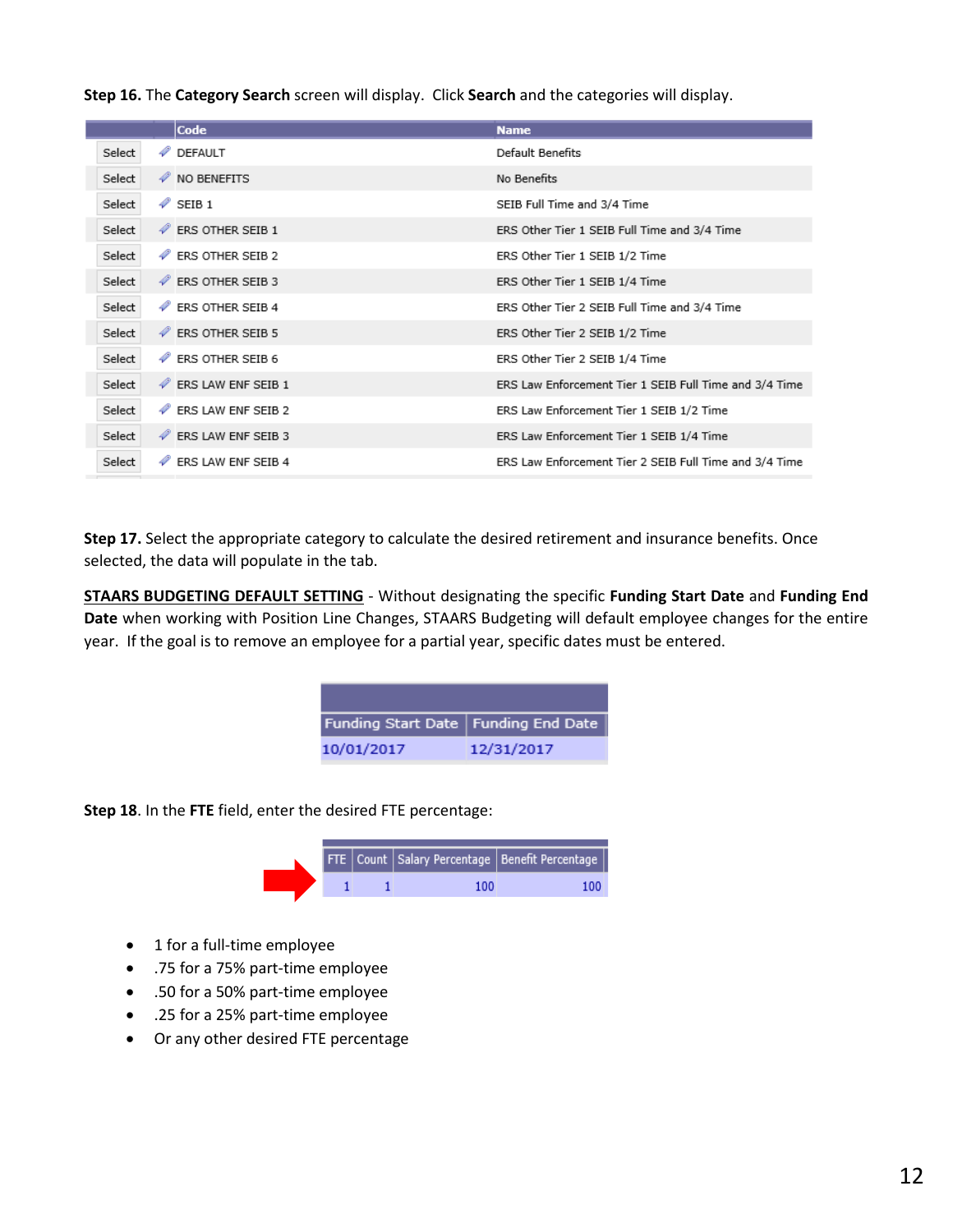**Step 19.** In the **Count** field, enter the number of employees that will be hired at this rate.

![](_page_13_Figure_1.jpeg)

**Step 20.** In the **Salary Percentage** field, you will need to key the equivalent percent for the FTE keyed (Step 18). If nothing is entered, both percentages will automatically calculate at 100%.

![](_page_13_Figure_3.jpeg)

**Step 21.** Once all fields have been added, click **Calculate**.

![](_page_13_Figure_5.jpeg)

#### **NOTE:**

The same process would need to be followed to add an employee that is being moved from another set of chart of accounts elements. Because the employee is assigned to certain chart of account elements, you may remove the specific employee, but a specific employee may not be added to a different chart of accounts grouping and must be added using the classification. Therefore, when removing specific employees, be sure to make note of the classification, grade, step, and category when adding back the employee. This will ensure that amounts removed from one set of chart of accounts elements is the same amount added to a different set of chart of accounts elements.

To adjust for a promotion, REMOVE the specific employee for the dates desired, then create another line to ADD the employee back using the new classification, step, and category.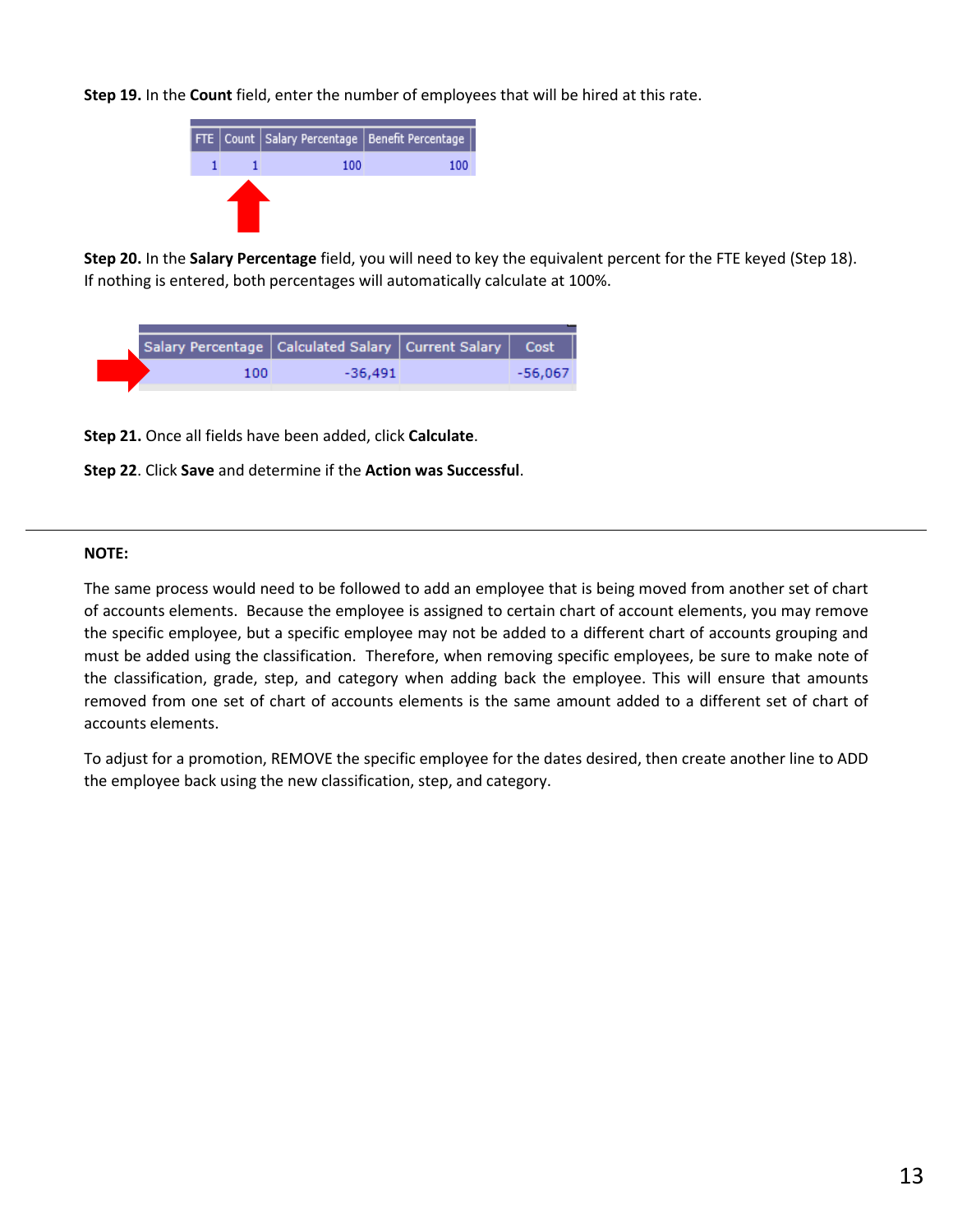#### **FORM 8 SOURCE OF FUNDS TAB**

| Advantage                                                                                                                                                      |                       |                      |                             |                   |                                                     |  |  |  |
|----------------------------------------------------------------------------------------------------------------------------------------------------------------|-----------------------|----------------------|-----------------------------|-------------------|-----------------------------------------------------|--|--|--|
| Back<br>Save                                                                                                                                                   |                       |                      |                             |                   |                                                     |  |  |  |
| <b>Form 8 Source of Funds</b><br>Position Change Results   Position Lines  <br>Edit Budget Request   Form 8 Operations Plan<br>Document Management             |                       |                      |                             |                   |                                                     |  |  |  |
| F Budget Request Summary                                                                                                                                       |                       |                      |                             |                   |                                                     |  |  |  |
| Layout Code: OPERATIONS PLAN                                                                                                                                   | Layout Type:          | Generic <sup>V</sup> | <b>Request Code:</b>        |                   | 332 OP PLAN 321 0166 Request Name: 332 Op Plan 0407 |  |  |  |
|                                                                                                                                                                | Department:           | 332                  | <b>Function:</b>            | 0166              |                                                     |  |  |  |
|                                                                                                                                                                | Appropriation Unit: 0 |                      | Fund:                       | 0407              |                                                     |  |  |  |
|                                                                                                                                                                |                       |                      | <b>Appropriation Class:</b> | 321               |                                                     |  |  |  |
| Display Sub Total: V Select Model: V<br>Zero Out<br>Refresh<br><b>Export Import Audit Trail</b><br>Copy Item<br>Delete Item<br>Sort<br>New Item<br>View as CSV |                       |                      |                             |                   |                                                     |  |  |  |
| <b>Summary</b>                                                                                                                                                 |                       |                      |                             |                   |                                                     |  |  |  |
| Line<br>Fund<br>$\Box$                                                                                                                                         | SOF Q1                | SOF Q2               | SOF Q3                      | SOF <sub>Q4</sub> | OPS PLAN TOTAL                                      |  |  |  |

**Step 1.** Select the **Form 8 Source of Funds** tab.

**Step 2.** Click **New Item** to insert a line for each fund used for the department planned expenditures.

| Ref                     | Display Sub Total: V Select Model: V<br>Zero Out                                                |  |  |  |  |  |  |  |  |  |
|-------------------------|-------------------------------------------------------------------------------------------------|--|--|--|--|--|--|--|--|--|
|                         | <b>Export Import Audit Trail</b><br>Sort<br>Delete Item<br>New Item<br>Copy Item<br>View as CSV |  |  |  |  |  |  |  |  |  |
| <b>Summary</b>          |                                                                                                 |  |  |  |  |  |  |  |  |  |
| $\Box$ Line             | Fund<br>OPS PLAN TOTAL<br>SOF Q4<br>SOF Q1<br>SOF Q2<br>SOF Q3                                  |  |  |  |  |  |  |  |  |  |
| $\overline{\mathbf{v}}$ |                                                                                                 |  |  |  |  |  |  |  |  |  |

**Step 3.** In the **Fund** column, right click to search for available funds. Click **Search** the **Fund Search** screen will appear, click **Search** again for the list of funds to emerge. Select the fund code that corresponds with the funding required for the expenditures on the current Form 8.

All Sources of Funds available for your agency will display. To narrow down the Sources of Funds, in the Code field enter the 4-digit fund number followed by a wildcard (\*).

**NOTE: \*If new funds are needed, contact your budget analyst.**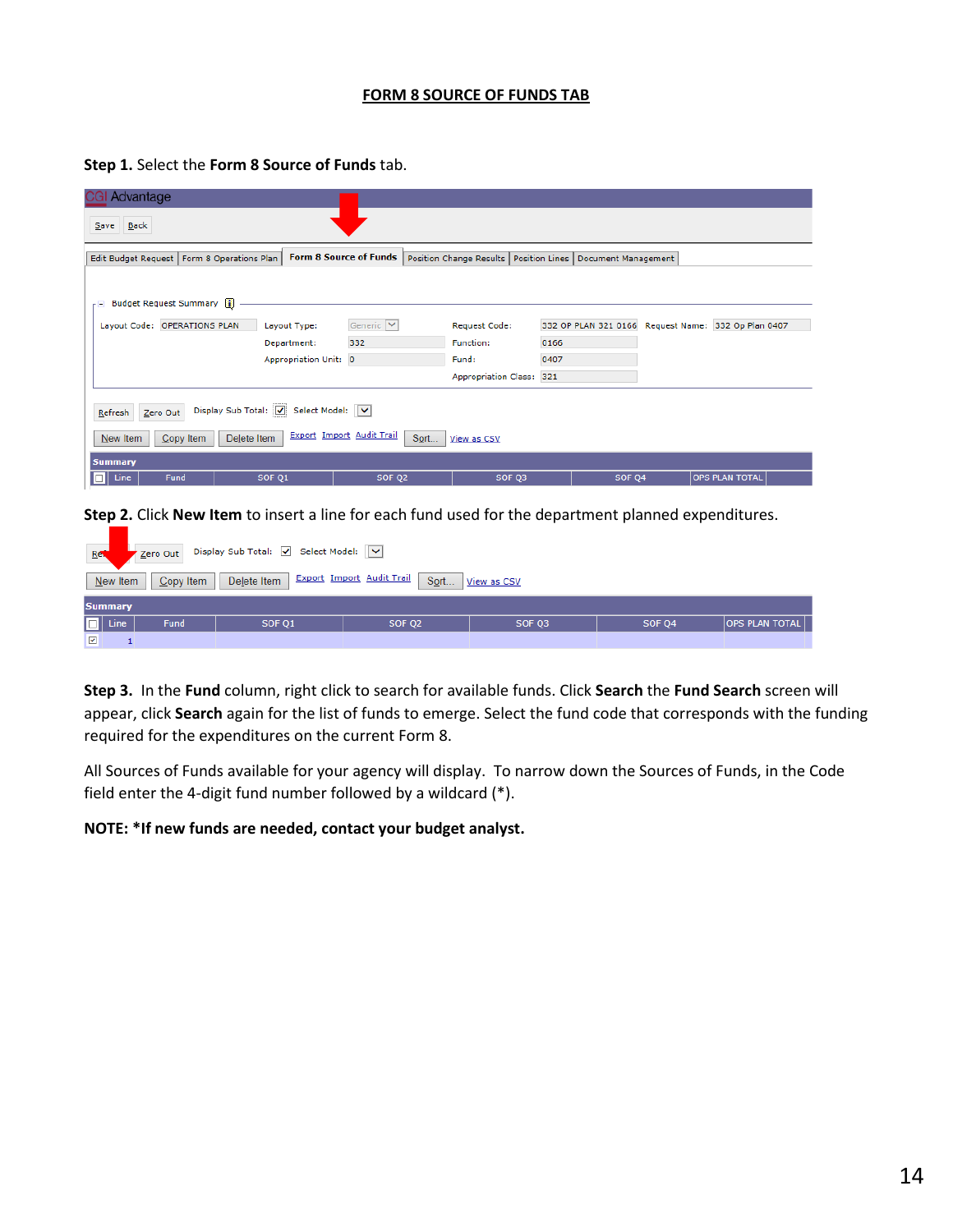#### **Step 4.** Click **Search**.

| Advantage   |                                      |                                     |                                    |                        |                                 |
|-------------|--------------------------------------|-------------------------------------|------------------------------------|------------------------|---------------------------------|
|             | <b>Fund Search</b>                   |                                     |                                    |                        |                                 |
| Code: 0407* |                                      | Name:                               | <b>Short Name:</b><br>Parent Fund: |                        | * Element Type<br>$\mathscr{P}$ |
| ategory:    | <b>Financial Rollups Information</b> | 4                                   |                                    |                        |                                 |
| Search      | Cancel                               |                                     |                                    |                        |                                 |
|             | Display 20 $\vert \vee \vert$ Items  | Sort                                |                                    |                        |                                 |
|             | Code                                 | <b>Name</b>                         |                                    | <b>Short Name</b>      | <b>Element Type</b>             |
| Select      | D<br>0407-201                        | Merchandise Sales (Gift Shop)       |                                    | Merch&ise Sales        | <b>COA</b>                      |
| Select      | $\varphi$ 0407-202                   | <b>State Lodgings Tax</b>           |                                    | <b>ST Lodgings Tax</b> | COA                             |
| Select      | 4<br>0407-503                        | <b>Bureau of Tourism and Travel</b> |                                    | <b>Bureau of Touri</b> | <b>COA</b>                      |

**Step 5.** Select the desired **Source of Funds** to populate in the tab.

**Step 6.** Enter the Q1-Q4 amounts from the Form 8 Operations Plan totals. Toggling between screens will ensure that the totals are OK and not a Mismatch.

|        | <b>Summary</b>   |                           |   |                |               |                |                       |                |                      |                                                |                |              |  |
|--------|------------------|---------------------------|---|----------------|---------------|----------------|-----------------------|----------------|----------------------|------------------------------------------------|----------------|--------------|--|
| п.     | Line             | <b>Budget Object</b>      |   | Ops Plan FY Q1 | First Quarter | Ops Plan FY Q2 | <b>Second Quarter</b> | Ops Plan FY Q3 | <b>Third Quarter</b> | Ops Plan FY Q4                                 | Fourth Quarter | <b>Total</b> |  |
|        |                  |                           |   |                | 2019          |                | 2019                  |                | 2019                 |                                                | 2019           | 2019         |  |
| $\Box$ |                  | 1 0 1 0 4                 | E |                | 111,114       | 29,762         | 125,885               | 29,000         | 125,885              | 24,165                                         | 104,904        | 467,788      |  |
| $\Box$ |                  | 2 0 1 0 9                 | E | 35,752         | 35,752        |                | $\mathbf 0$           |                | $\mathbf{0}$         |                                                | $\mathbf{0}$   | 35,752       |  |
| $\Box$ |                  | 3 0 1 1 2                 | E |                | $\mathbf{0}$  |                | $\mathbf 0$           |                |                      |                                                | $\mathbf{0}$   | $\pmb{0}$    |  |
| $\Box$ |                  | 4 0 1 1 6                 | Ε |                | 5,300         |                | 0                     |                |                      |                                                | $\mathbf 0$    | 5,300        |  |
| □      |                  | 5 0 1 1 7                 | E |                |               |                | 0                     |                |                      |                                                | $\mathbf{0}$   | $\mathbf 0$  |  |
| $\Box$ |                  | 6 0 1 1 9                 | E |                | $\mathbf{0}$  |                | 0                     |                |                      |                                                | $\mathbf{0}$   | $\mathbf{0}$ |  |
| $\Box$ |                  | 7 0124                    | E |                |               |                | $\mathbf 0$           |                |                      |                                                | $\mathbf{0}$   | $\mathbf 0$  |  |
| $\Box$ |                  | 8 0 1 2 9                 | Ε |                | $\mathbf{0}$  |                | $\mathbf{0}$          |                | $\Omega$             |                                                | $\mathbf{0}$   | $\mathbf 0$  |  |
| $\Box$ |                  | 9 0 2 0 1                 | E | 5,156          | 14,065        | 3,000          | 10,357                | 3,000          | 10,413               | 2,000                                          | 8,179          | 43,014       |  |
| $\Box$ |                  | 10 0202                   | E |                | 14,117        |                | 12,227                |                | 12,336               |                                                | 10,283         | 48,963       |  |
| $\Box$ |                  | 11 0203                   | E | 10,000         | 29,530        | 7,006          | 26,536                | 6,841          | 26,371               | 2,941                                          | 22,471         | 104,908      |  |
|        |                  |                           |   |                |               |                |                       |                |                      |                                                |                |              |  |
|        | <b>Totals:</b>   |                           |   | 197,823        | 356,793       | 139,268        | 274,505               | 138,341        | 274,505              | 128,606                                        | 245,337        | 1,151,140    |  |
|        |                  |                           |   |                |               |                |                       |                |                      | Here Page 1 of 2 >> ++ Show 20 ∨ rows per page |                |              |  |
|        |                  | Expand All   Collapse All |   |                |               |                |                       |                |                      |                                                |                |              |  |
|        | o to top of page |                           |   |                |               |                |                       |                |                      |                                                |                |              |  |

#### **FORM 8 Operations Plan Totals**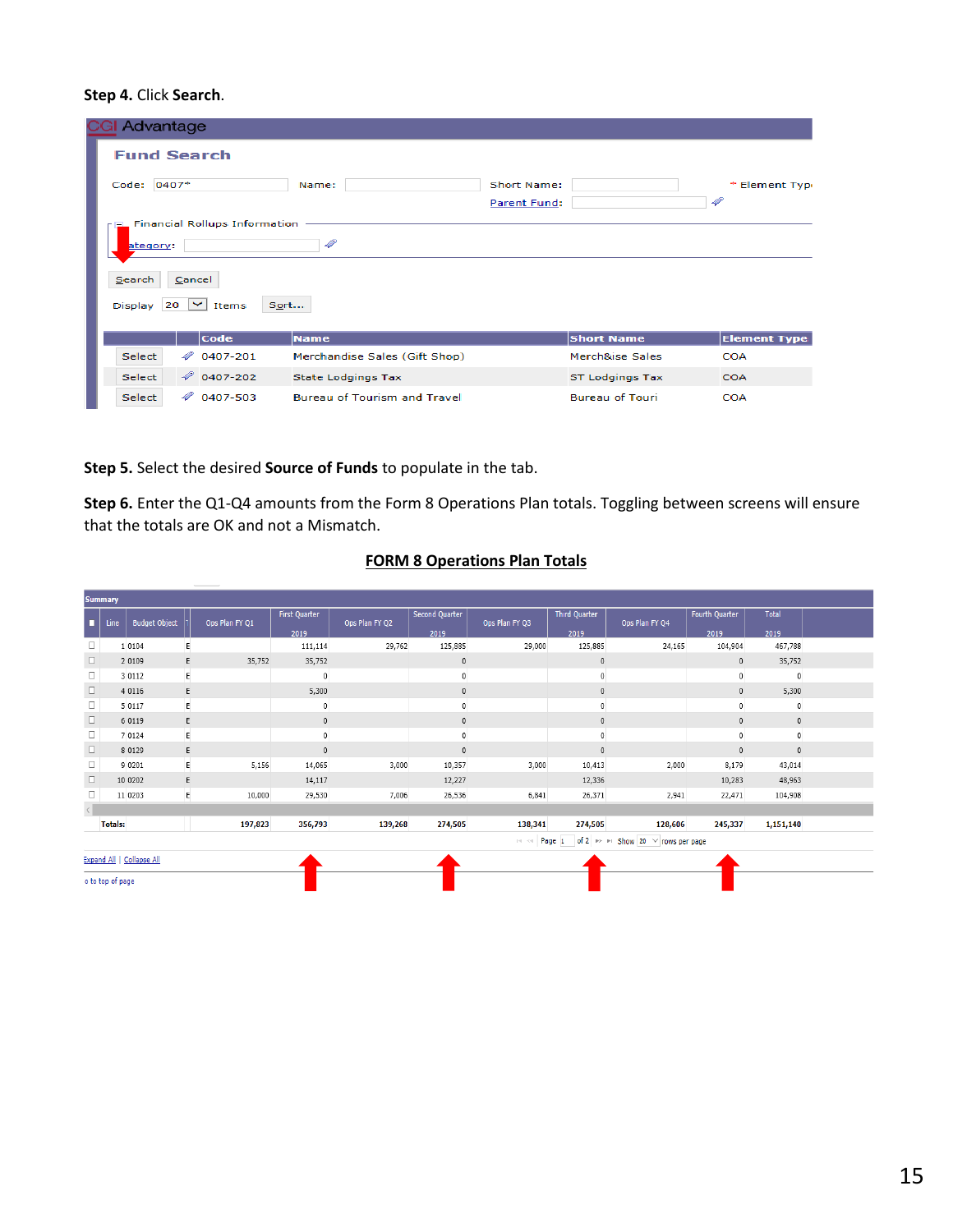#### **Form 8 Source of Funds Tab**

|   | <b>Summary</b> |                           |            |                    |            |            |                       |                                       |
|---|----------------|---------------------------|------------|--------------------|------------|------------|-----------------------|---------------------------------------|
| п | Line           | Fund                      | SOF Q1     | SOF Q <sub>2</sub> | SOF Q3     | SOF Q4     | <b>OPS PLAN TOTAL</b> |                                       |
|   |                | 1 0429-504                | 356,793    | 274,505            | 274,505    | 245,337    | 1,151,140             |                                       |
|   |                |                           |            |                    |            |            |                       |                                       |
|   | <b>Tota</b>    |                           | $-356,793$ | $-274,505$         | $-274,505$ | $-245,337$ | $-1,151,140$          |                                       |
|   |                |                           |            |                    |            |            | Page 1                | of $1 \Rightarrow$ $\Rightarrow$ Show |
|   |                | Expand All   Collapse All |            |                    |            |            |                       |                                       |

**Step 7.** Once all Sources of Funds have been entered on the tab, click **Save** to exit. **Action was Successful** will appear.

**Step 8.** Now, you are ready to generate the infoAdvantage Report that will create Forms 8 and 9.

**Step 9.** Save the InfoAdvantage Report to your computer to add the file to the Document Management Tab.

#### **DOCUMENT MANAGEMENT TAB**

**All reports created in infoAdvantage will need to be attached in the appropriate form (Op Plan with DOC in the NAME) using the following steps.**

**Step 1.** Select the **Document Management** tab.

**NOTE: If documents are already listed, select each item and delete before adding new entries.**

**Step 2.** Click **Add Document**.

**Step 3.** Click **Browse** to locate your saved files. Select your file which will populate in the Content: box.

| <b>CGI Advantage</b>      |        |
|---------------------------|--------|
| Expand All   Collapse All |        |
| □ Upload Document         |        |
| Content:                  | Browse |
| Upload<br>Cancel          |        |

**Step 4.** Click **Upload**. As your documents are attached to the form, they will display below:

| ⊕                                                                                                                | Documents are successfully saved to database. |                        |                                     |                                |
|------------------------------------------------------------------------------------------------------------------|-----------------------------------------------|------------------------|-------------------------------------|--------------------------------|
| Back To Inbox                                                                                                    |                                               |                        |                                     |                                |
| Edit Budget Request   Form 8 Operations Plan   Form 8 Source of Funds   Position Change Results   Position Lines |                                               |                        |                                     | <b>Document Management</b>     |
|                                                                                                                  |                                               |                        |                                     |                                |
| Add Document                                                                                                     | Delete Save Check Out Check In                | Search From Repository | Display 20 $\vert \vee \vert$ Items | Sort                           |
| <b>File Name</b>                                                                                                 |                                               | <b>Content Type</b>    |                                     | <b>Last Modified Timestamp</b> |
| E.<br>332 Op Plan 2018.pdf                                                                                       |                                               | application/pdf        |                                     | 05/29/2017 20:25:20            |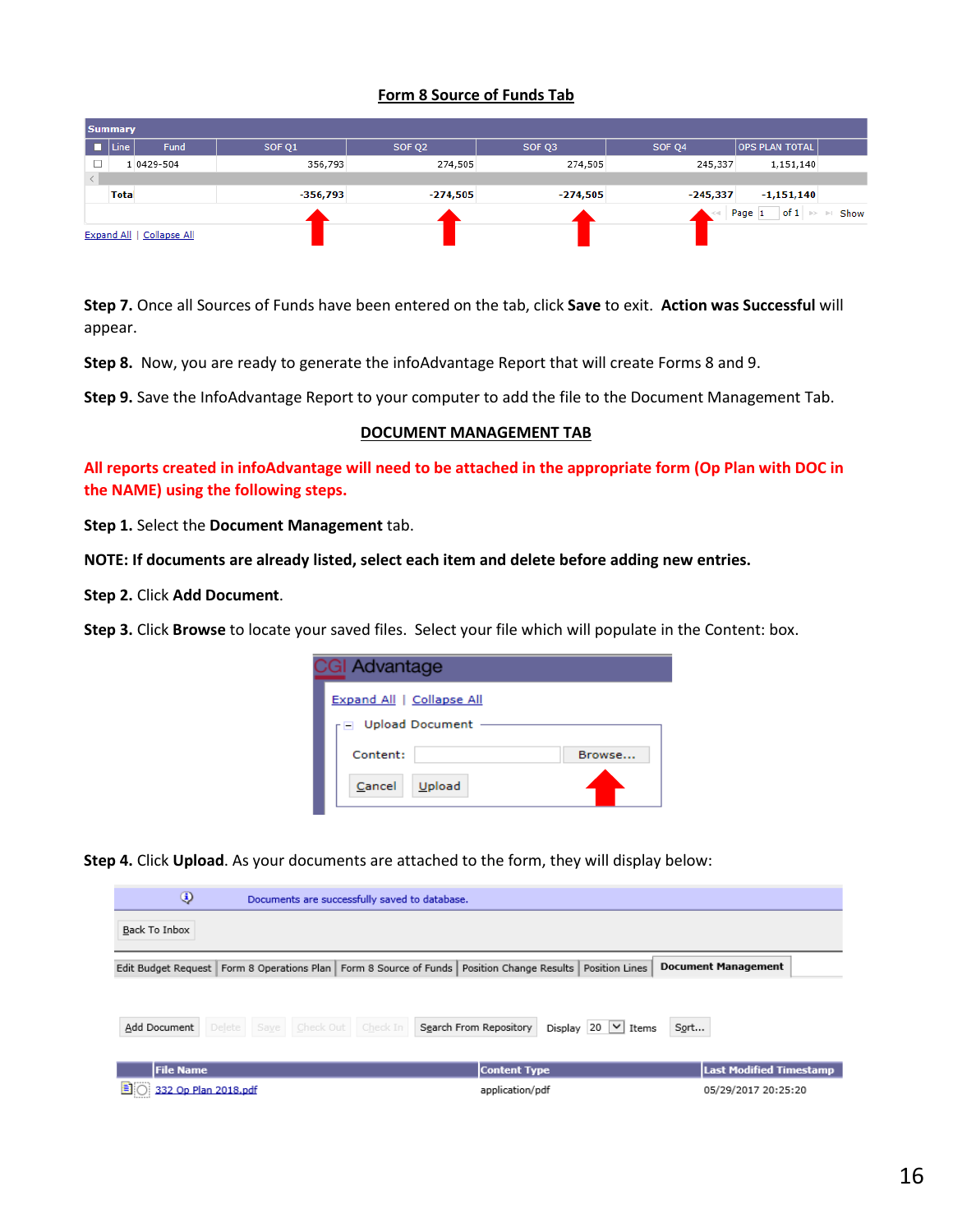**NOTE***:* Please be sure to include ALL documentation required for the Operations Plan: Operations Plan, QPR Target Report, manual Form 9 (if necessary,) program change letters, draw down schedules, grants, etc. Please use a similar format for naming additional documents,

#### **Examples:**

- 332 FY 20 Op Plan Program Change Letter
- 332 FY 20 Op Plan Grant Awards

**Step 5.** When all required forms have been attached in the **Document Management** tab, click SAVE. The following message will appear.

![](_page_17_Picture_5.jpeg)

**Step 6.** Click **Back**, then click **Continue** to exit out of the form.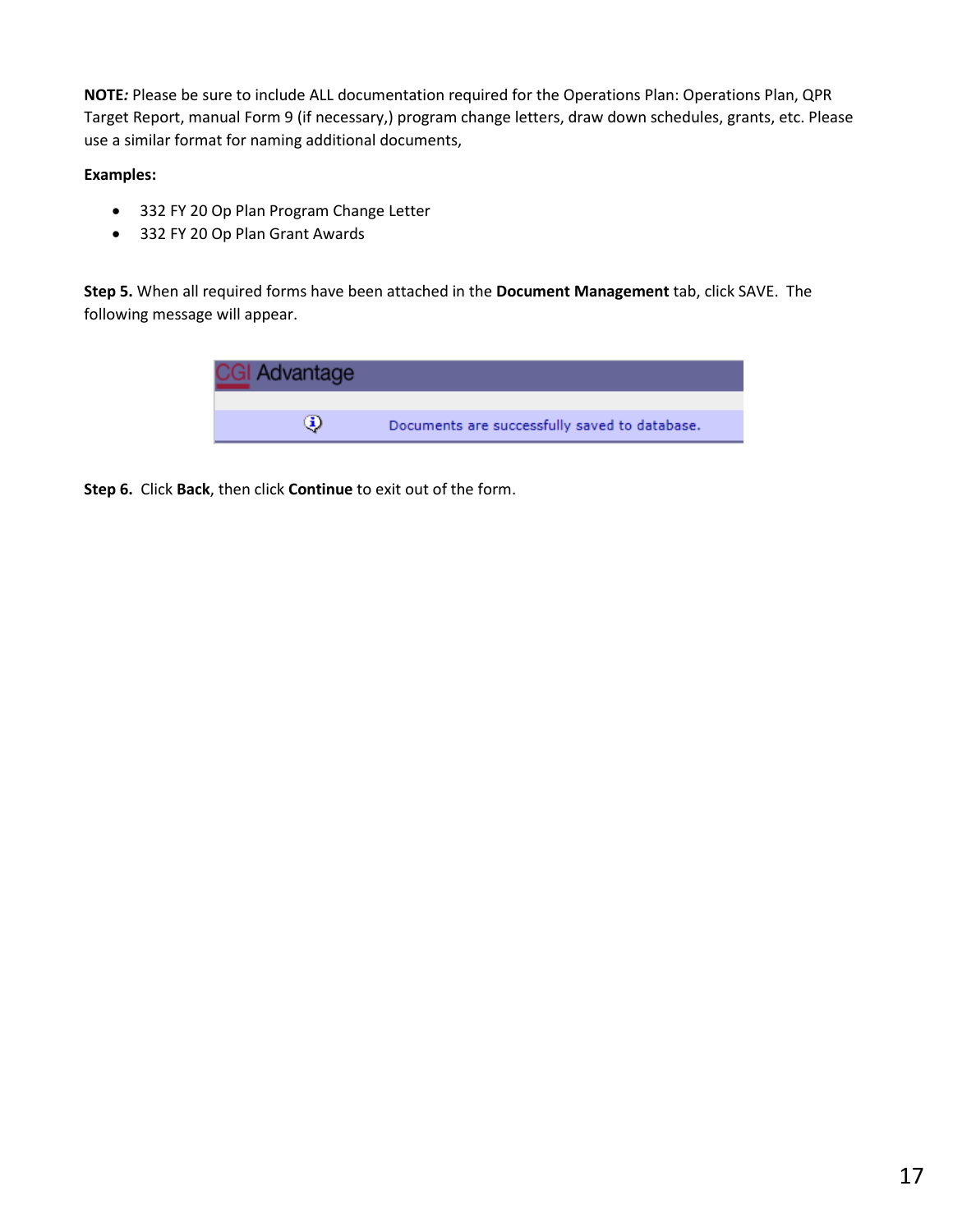#### **SUBMISSION**

To submit the final Operations Plan packet, return to the **Budget Tasks** drop down menu.

| Advantage                                                                     |                         |                                         |                              |              |                    |
|-------------------------------------------------------------------------------|-------------------------|-----------------------------------------|------------------------------|--------------|--------------------|
| Reference Data ▼<br>SBFS $\neq$                                               | Proiection/Allocation ▼ | Utilities $\sim$<br>Security $\sqrt{ }$ | Budget Tasks $\tau$          | Dashboards = | Integration $\sim$ |
| Advantage Performance Budgeting > Budget Tasks > Formulate Budget Request > S |                         |                                         | Formulate Budget Request     |              |                    |
|                                                                               |                         |                                         | Execute Ouery                |              |                    |
| <b>Select Budget Request</b>                                                  |                         |                                         | Rank Budget Requests         |              |                    |
|                                                                               |                         |                                         | Budget Request Filter View   |              |                    |
|                                                                               |                         |                                         | Budget Request Inbox         |              |                    |
| Layout Code: BUDGET REVISION                                                  | Request Code:           |                                         | Advance Budget Request Stage |              | Workflow Stat      |
| Generic V<br>Layout Type:                                                     | Name:                   |                                         | $1 \vee$<br>Stage:           |              | Archive View:      |
|                                                                               | Department:             |                                         |                              |              |                    |

**Step 1.** Select **Budget Request Inbox**. The **Budget Request Inbox** will display.

**Step 2.** Select the Op Plan forms to be submitted.

| <b>CGI Advantage</b>                                                      |                                                           |                                      |                     | Welco                      |
|---------------------------------------------------------------------------|-----------------------------------------------------------|--------------------------------------|---------------------|----------------------------|
| Reference Data =<br>SBFS $\tau$                                           | Projection/Allocation $\sim$                              | Security $\equiv$<br>Utilities $\pm$ | Budget Tasks $\sim$ | Dashboards $\sim$<br>Int   |
| Advantage Performance Budgeting $>$ Budget Tasks $>$ Budget Request Inbox |                                                           |                                      |                     |                            |
| <b>Budget Request Inbox</b>                                               |                                                           |                                      |                     |                            |
| <b>OPERATIONS PLAN</b><br>Layout Code:<br>Request Code: 332*              | Stage:<br>Included in Ranking:<br><b>Workflow Status:</b> | $\checkmark$<br>$\checkmark$         | ID:                 | User/User Group: 4<br>Full |
| Edit<br>View<br>Submit<br>Assign                                          | <b>History</b><br>Reject<br>Approve                       | $ 20 $ $\vee$ Items<br>Display       | Sort                |                            |
| <b>Request Code</b><br>◡                                                  | <b>Name</b>                                               | <b>Layout Code</b>                   | <b>Stage</b>        | <b>Workflow Status</b>     |
| Ð<br>332 OP PLAN 321 0166<br>$\blacktriangledown$                         | 332 Op Plan 0407                                          | <b>OPERATIONS PLAN</b>               | п                   | Work In Progress           |

**Step 3.** Click Submit. The following screen displays, allowing you to add comments for the 1<sup>st</sup> Approver.

| GI Advantage          |                                                                                               |                                                                                  |         |        |                                    |                     |  |  |  |
|-----------------------|-----------------------------------------------------------------------------------------------|----------------------------------------------------------------------------------|---------|--------|------------------------------------|---------------------|--|--|--|
| Reference Data $\sim$ | $SBFS =$                                                                                      | Projection/Allocation $\overline{\phantom{a}}$ Security $\overline{\phantom{a}}$ |         |        | Utilities $\overline{\phantom{a}}$ | Budget Tasks $\sim$ |  |  |  |
|                       | Advantage Performance Budgeting > Budget Tasks > Budget Request Inbox > Submit Budget Request |                                                                                  |         |        |                                    |                     |  |  |  |
|                       |                                                                                               |                                                                                  |         |        |                                    |                     |  |  |  |
|                       | <b>Submit Budget Request</b>                                                                  |                                                                                  |         |        |                                    |                     |  |  |  |
| Comments:             | Please approve the<br>Operations Plan.                                                        |                                                                                  | Confirm | Cancel |                                    |                     |  |  |  |

**Step 4.** Click **Confirm.** You will be taken back to the **Budget Request Inbox** and receive a message that the Operations Plan was **Successfully Submitted** to the 1<sup>st</sup> approver. Each document submitted will be identified by the name given during preparation.

> $\circledcirc$ BF3143 The Budget Request '332 OP PLAN 321 0166' successfully submitted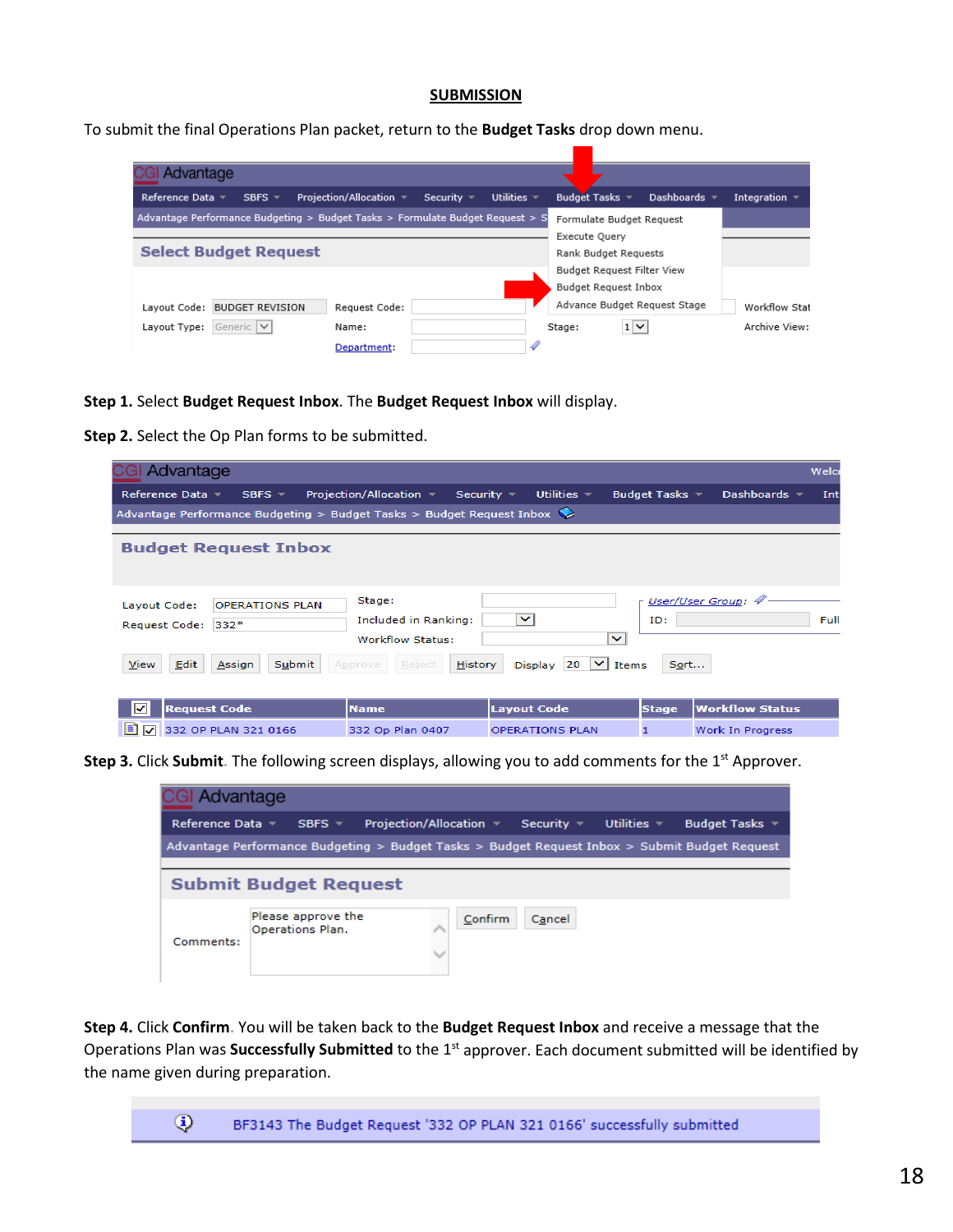#### **WORKFLOW**

The 1<sup>st</sup> approver will receive an email. The email will include the comment (if provided) along with a link to STAARS Performance Budgeting.

| Please approve the Operations Plan https://STAARS-                               |
|----------------------------------------------------------------------------------|
| SHR.ALABAMA.GOV:1443/SH4APB1J1/Controller?EVENT endState=%2F%2FBudgetInstance%2F |
| Maintenance&code=332%20OP%20PLAN%20321%200166&EVENT transition=budgetFormEmailQu |
| ery&layoutType=G&layoutCode=OPERATIONS%20PLAN                                    |

**Step 1.** Clicking the link will bring up the sign in page for PB. The 1st approver will need to open their **Budget Request Inbox** under **Budget Tasks**.

| Advantage                                                                                                  |                                |                    |       |
|------------------------------------------------------------------------------------------------------------|--------------------------------|--------------------|-------|
| Utilities $\sim$<br>Projection/Allocation $\sim$<br>Reference Data ▼<br>SBFS $\tau$<br>Security $\sqrt{ }$ | Budget Tasks =<br>Dashboards = | Integration $\sim$ |       |
| Advantage Performance Budgeting > Budget Tasks > Formulate Budget Request > S                              | Formulate Budget Request       |                    |       |
|                                                                                                            | Execute Query                  |                    |       |
| <b>Select Budget Request</b>                                                                               | Rank Budget Requests           |                    |       |
|                                                                                                            |                                |                    |       |
|                                                                                                            | Budget Request Filter View     |                    |       |
|                                                                                                            | Budget Request Inbox           |                    |       |
| Layout Code: BUDGET REVISION<br>Request Code:                                                              | Advance Budget Request Stage   | Workflow Status:   |       |
| Generic V<br>Layout Type:<br>Name:                                                                         | $1 \vee$<br>Stage:             | Archive View:      | False |
| Department:                                                                                                |                                |                    |       |
| Edit<br>Copy All<br>Delete<br>Copy Header<br>New<br>View<br>Save<br>Display<br>20                          | Sort<br>$\vee$<br>Items        |                    |       |

**Step 2.** The 1<sup>st</sup> approver will need to select the **Operations Plan Form 8s**.

|                                            | <b>Budget Request Inbox</b> |                                                                                |                                              |              |                                      |                                     |                                                       |
|--------------------------------------------|-----------------------------|--------------------------------------------------------------------------------|----------------------------------------------|--------------|--------------------------------------|-------------------------------------|-------------------------------------------------------|
| Layout Code:<br>Request Code: 332*<br>View | *OPERATIONS*<br>Assign      | Stage:<br>Included in Ranking:<br><b>Workflow Status:</b><br>Reject<br>Approve | ◡<br>Display 20 $\vee$ Items<br>History      | $\checkmark$ | User/User Group: 4<br>ID:<br>Sort    | <b>Full Name:</b>                   | User Type:                                            |
| ⊽<br><b>Request Code</b><br>日マ             | 332 OP PLAN 321 0166        | <b>Name</b><br>332 Op Plan 0407                                                | <b>Layout Code</b><br><b>OPERATIONS PLAN</b> |              | Stage   Workflow Status<br>Submitted | <b>Included in Ranking</b><br>False | <b>Comments</b><br>Please approve the Operations Plan |

**Step 3.** To review the operations plan, click **View.**

**Step 4.** After review, if the documents need editing, the 1st approver will need to click **Reject.** The following screen will appear.

| <b>CGI Advantage</b>                           |  |
|------------------------------------------------|--|
| <b>Reject Budget Request</b>                   |  |
| Confirm<br>Cancel<br>Expand All   Collapse All |  |
| Reject Budget Request Confirmation<br>H<br>٠   |  |
| Comments:                                      |  |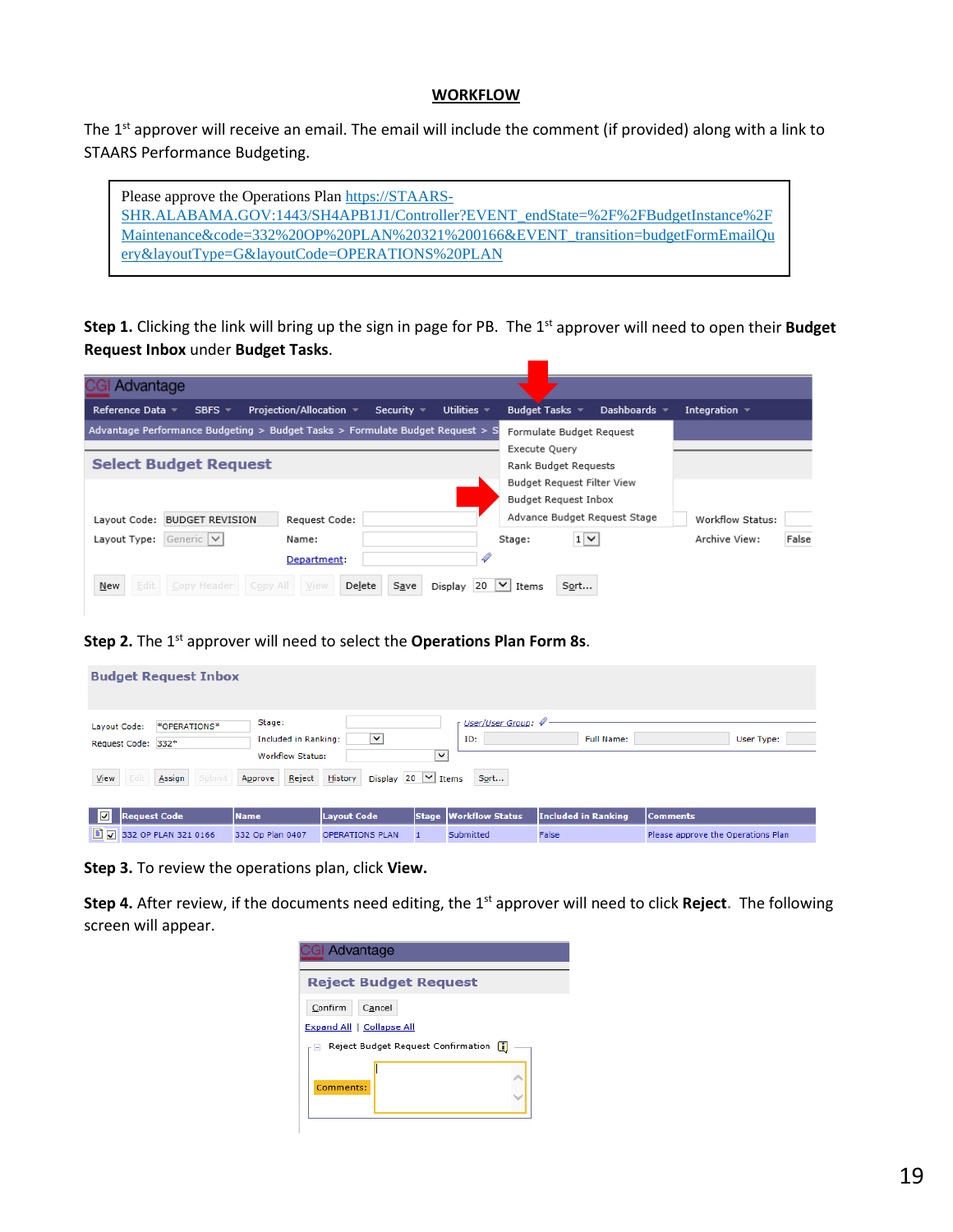#### **Step 5.** Use the **Comments** section to describe why the documents were rejected.

![](_page_20_Picture_1.jpeg)

**Step 6.** Click **Confirm**. This will send the operations plan back to the person that submitted it to the 1<sup>st</sup> approver. The submitter will receive an email that includes the comment and a link to STAARS Budgeting to open the document and make the necessary corrections.

*NOTE:* The submitter should make the required changes in STAARS Budgeting, rerun the reports in infoAdvantage and attach updated error reports (with no mismatch message) using the **Document Management** tab. The process should take place anytime corrections are to be made for a Budget Request, Operations Plan or Budget Revision. Then, the submitter can resubmit the packet(s) to the  $1<sup>st</sup>$  approver.

**Step 7.** Once the 1<sup>st</sup> approver receives the corrected Operations Plan, reviews and determines that the packet is satisfactory, the  $1<sup>st</sup>$  approver can use the email received to follow the link and now approve the Operations Plan by clicking **Approve.**

**Step 8.** The Approve Budget Request screen displays allowing for Comments to be sent to the 2<sup>nd</sup> approver.

**Step 9.** Click **Confirm** to approve the budget revision.

| <b>CGI Advantage</b>      |                                                             |  |
|---------------------------|-------------------------------------------------------------|--|
|                           | <b>Approve Budget Request</b>                               |  |
| Confirm                   | Cancel                                                      |  |
| Expand All   Collapse All |                                                             |  |
|                           | Approve Budget Request Confirmation                         |  |
| Comments:                 | Thanks for adding the Source<br>of Funds. Op Plan Approved. |  |

**NOTE: After approving, the Operations Plan will stay in 1st approver's inbox until this approver also submits the revision to the 2nd approver.** 

**Step 10.** The 2<sup>nd</sup> approver will receive an email notification with a link to STAARS Performance Budgeting to login and approve.

**Step 11.** To submit the Operations Plan to the 2nd approver, select the Operations Plan again, then click **Submit.**  The **Submit Budget Request** screen displays.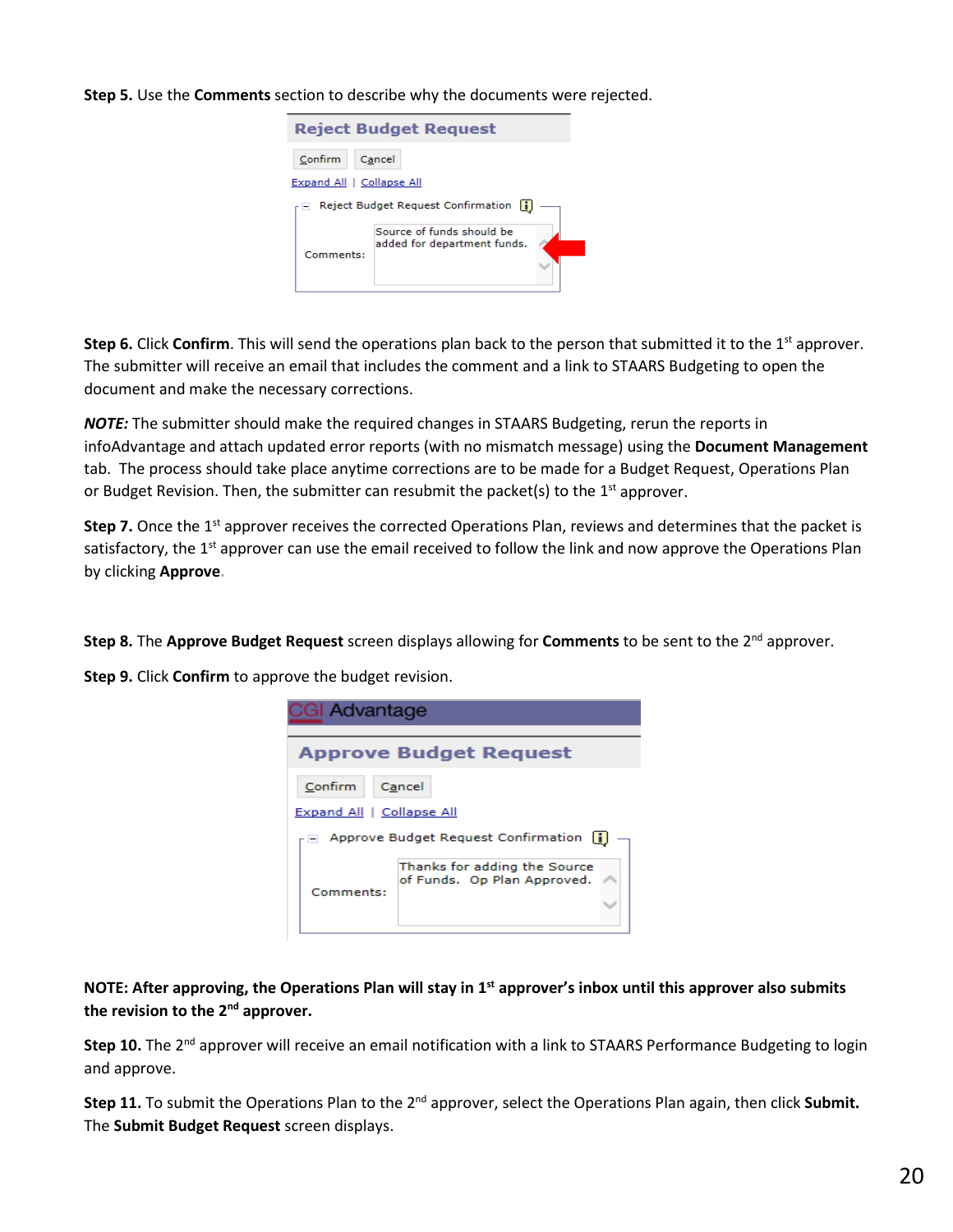**Step 12.** Click **Confirm** to submit the Operations Plan.

![](_page_21_Picture_1.jpeg)

**Step 13.** You will return to the **Budget Request Inbox** and a message displays that the Operations Plan was **Successfully Submitted**. The 2<sup>nd</sup> approver receives an email in Microsoft Outlook indicating that the packet has been submitted.

| <b>CGI Advantage</b>                                                      |                                                                       |                                            |                     |                  |                         |         |
|---------------------------------------------------------------------------|-----------------------------------------------------------------------|--------------------------------------------|---------------------|------------------|-------------------------|---------|
| Reference Data ▼                                                          | SBFS $=$                                                              | Projection/Allocation $\blacktriangledown$ | Security $\sqrt{ }$ | Utilities $\tau$ | Budget Tasks $\sqrt{*}$ | Dashboa |
|                                                                           | Advantage Performance Budgeting > Budget Tasks > Budget Request Inbox |                                            |                     |                  |                         |         |
|                                                                           |                                                                       |                                            |                     |                  |                         |         |
| ⊕<br>BF3143 The Budget Request '066 OP REVISION 2' successfully submitted |                                                                       |                                            |                     |                  |                         |         |
|                                                                           |                                                                       |                                            |                     |                  |                         |         |
| <b>Budget Request Inbox</b>                                               |                                                                       |                                            |                     |                  |                         |         |

#### **ADDITIONAL OPTION: REJECTED**

The 2<sup>nd</sup> approver also has the options, to View, Approve, or Reject a form. If rejected, the form(s) are returned to the 1<sup>st</sup> approver only, not the original submitter. After the  $2^{nd}$  approver has reviewed the form, the form(s) are ready to approve and submit to the Executive Budget Office.

**Step 14.** Select the form(s), then click **Approve.**

| Advantage                                                                                           |                                                                |                                                           |                    | Welcome, ann.fran      |  |
|-----------------------------------------------------------------------------------------------------|----------------------------------------------------------------|-----------------------------------------------------------|--------------------|------------------------|--|
| Projection/Allocation v<br>Reference Data ▼<br>SBFS $\overline{\phantom{a}}$                        | Utilities $\sim$<br>Security $\sim$                            | Budget Tasks -<br>Dashboards $\sim$                       | Integration $\sim$ |                        |  |
| Advantage Performance Budgeting > Budget Tasks > Budget Request Inbox                               |                                                                |                                                           |                    |                        |  |
| <b>Budget Request Inbox</b>                                                                         |                                                                |                                                           |                    |                        |  |
| ge:<br>Layout Code:<br>Request Code: 066*                                                           | $\overline{\mathsf{v}}$<br>luded in Ranking:<br>rkflow Status: | <b>User/User Group:</b><br>ID:<br>$\overline{\mathsf{v}}$ | Full Name:         | User Typ               |  |
| View<br>Display 20 $\vee$ Items<br>Assign<br>Submit<br>Edit<br>History<br>Sort<br>Reject<br>Approve |                                                                |                                                           |                    |                        |  |
| <b>Request Code</b>                                                                                 | <b>Name</b>                                                    | <b>Layout Code</b>                                        | <b>Stage</b>       | <b>Workflow Status</b> |  |
| Đ<br>$\overline{\mathbf{v}}$<br>066 OP REVISION 2                                                   | 066 OP Revision 2                                              | <b>BUDGET REVISION</b>                                    | $\overline{2}$     | Submitted              |  |
| B.<br>066 BR 0940 631 0632                                                                          | 066                                                            | BUD REO BY FUNCTION                                       | $\mathbf{1}$       | Work In Progress       |  |

The **Approve Budget Request** screen displays, allowing for **Comments**.

*NOTE:* After approval, the form(s) remains in the 2<sup>nd</sup> approver's **Budget Request Inbox** until it is also submitted to the Executive Budget Office.